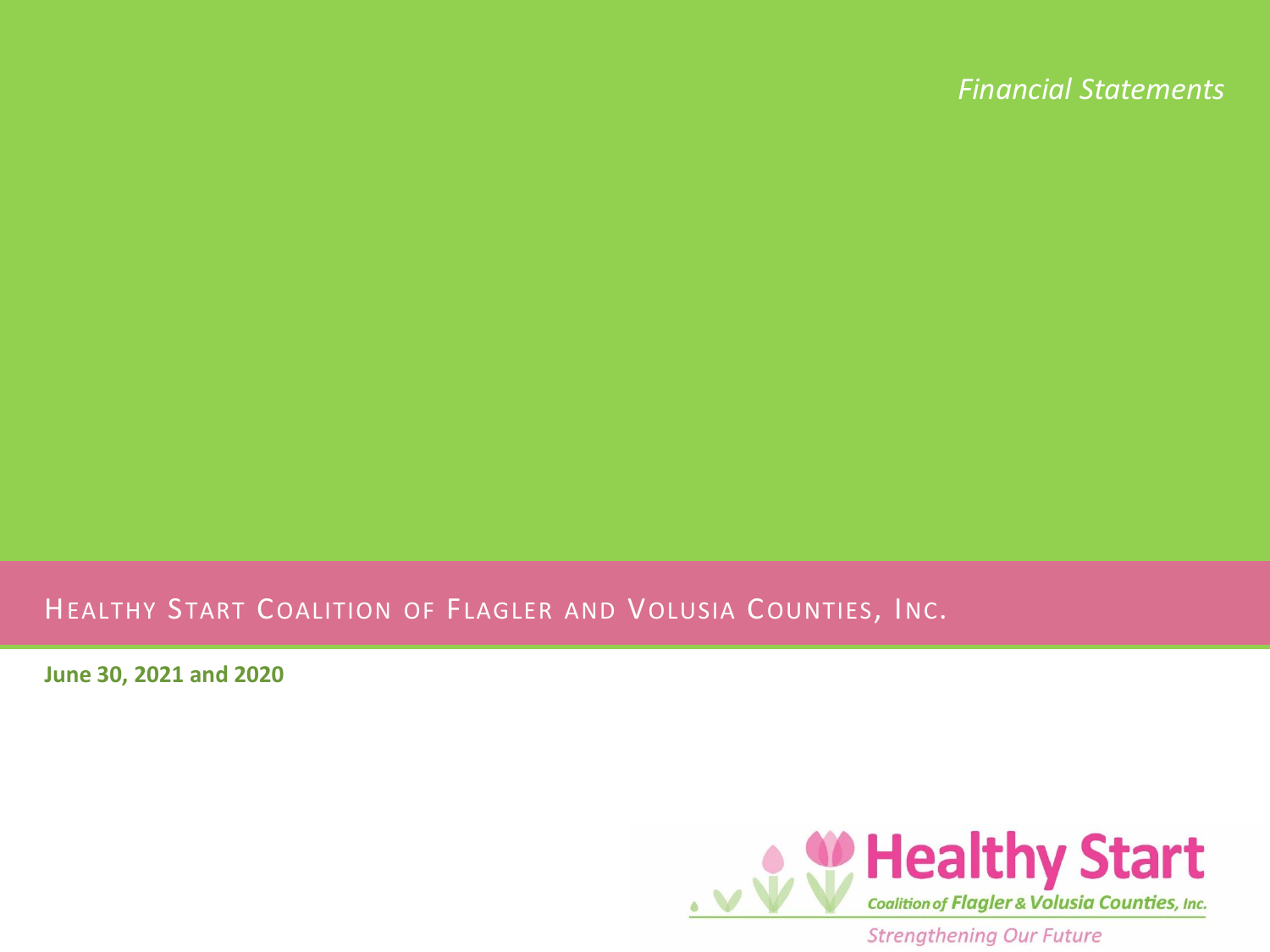# TABLE OF CONTENTS

| <b>Management's Discussion and Analysis</b>                                     | Page i            |
|---------------------------------------------------------------------------------|-------------------|
| <b>Independent Auditors' Report</b>                                             | Page 1            |
|                                                                                 |                   |
| <b>Financial Statements</b>                                                     | Page 4            |
| <b>Consolidated Statement of Financial Position</b>                             | Page <sub>5</sub> |
| <b>Consolidated Statement of Activities</b>                                     | Page 6            |
| <b>Consolidated Statement of Functional Expenses</b>                            | Page 7            |
| <b>Consolidated Statement of Cash Flows</b>                                     | Page 8            |
| Notes to Consolidated Financial Statements                                      | Page 9            |
| <b>Compliance Section</b>                                                       | Page 17           |
| Schedule of Expenditures of Federal Awards                                      | Page 18           |
| Notes to Schedule of Expenditures of Federal Awards                             | Page 19           |
| Schedule of Findings and Questioned Costs                                       | Page 20           |
| Independent Auditors' Report in Accordance with Governmental Auditing Standards | Page 22           |
| Independent Auditors' Report in Accordance with the Uniform Guidance            | Page 24           |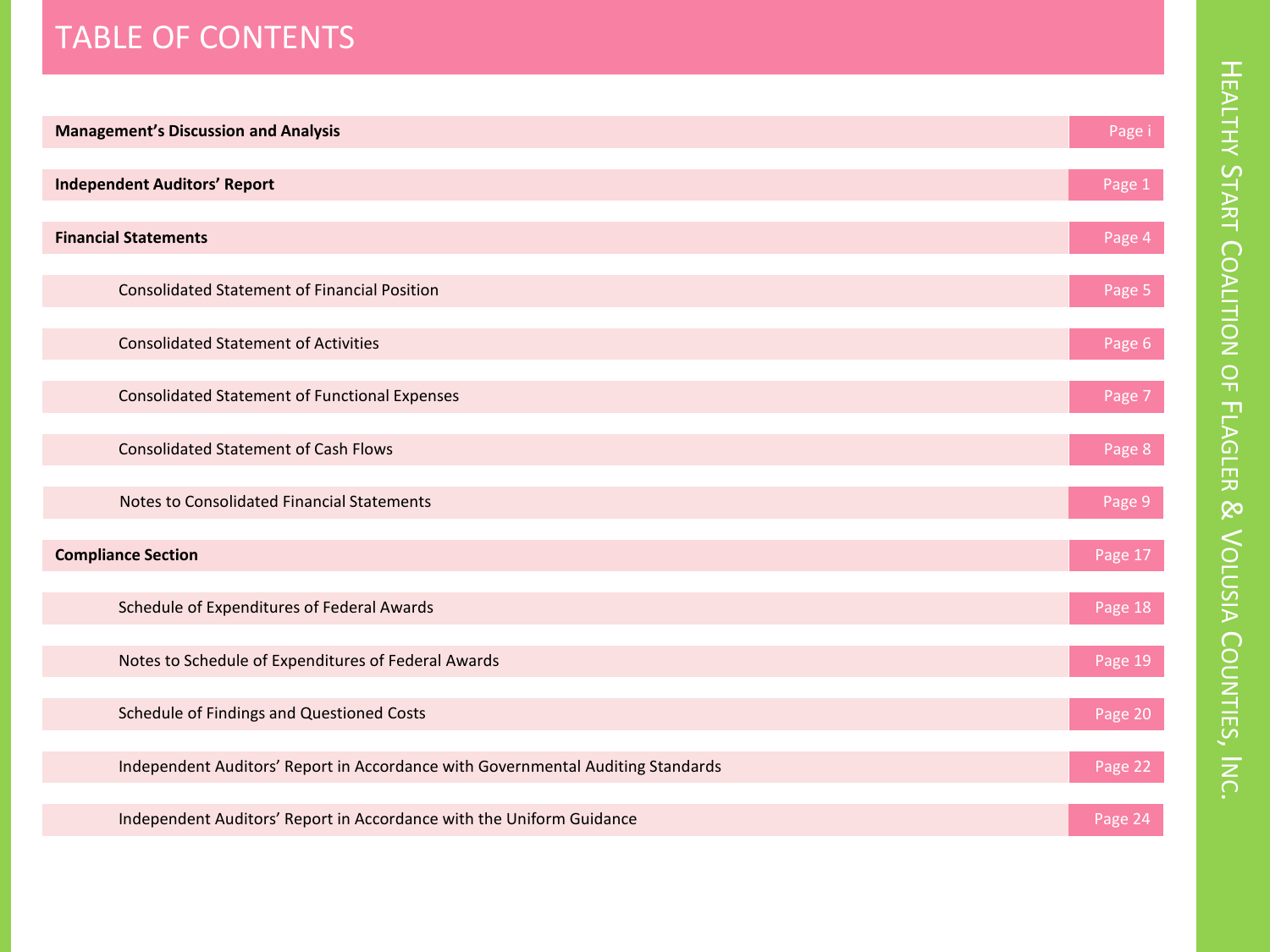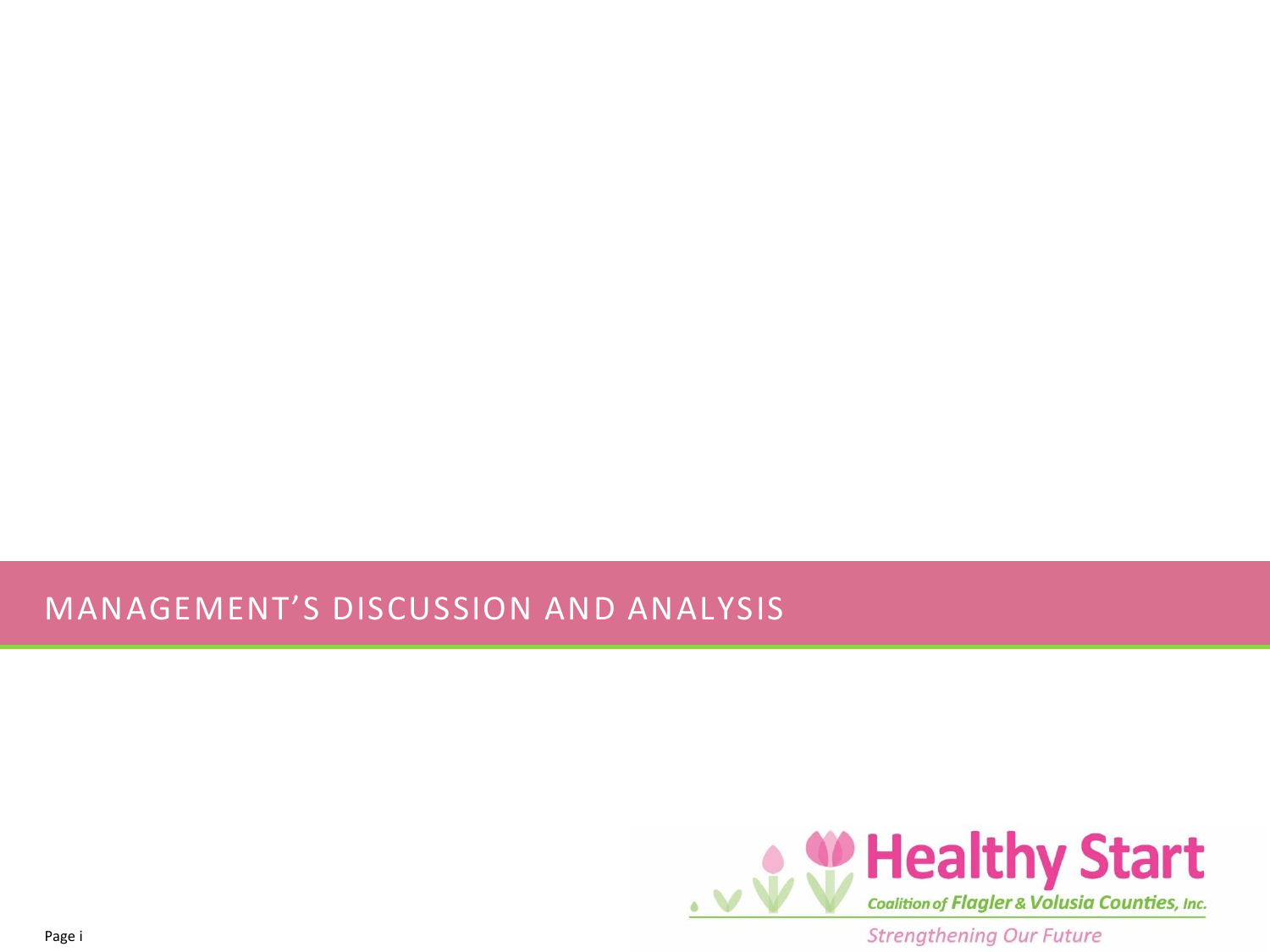The Healthy Start Coalition of Flagler and Volusia Counties, Inc (the "Coalition") provides this section of the financial statements to present management's analysis of the Coalition's financial and programmatic performance during the fiscal year ending June 30, 2021. Because the information contained in the Management's Discussion and Analysis (MD&A) is intended to highlight significant transactions, events, and conditions, it should be considered in conjunction with the financial statements and accompanying notes, which follow this section.

## **Overview of the Coalition**

In 1991, the Florida Legislature launched the Florida Healthy Start Initiative (s.282.2161, F.S.) to improve the health and wellbeing of Florida's pregnant women, infants, and young children. The Healthy Start Coalition of Flagler and Volusia Counties, Inc. is one of 32 coalitions across Florida that was formed under this legislative authority. This landmark legislation sought to ensure that all babies born in the state of Florida are given the opportunity to have a healthy start in life. The primary objectives of the Healthy Start initiative are to reduce infant mortality and morbidity, to improve pregnancy outcomes, and to enhance the health and development of children from birth to age three. The key components of the statute mandated:

- Universal screening of pregnant women and newborn infants to identify those at risk of poor birth, health and developmental outcomes;
- Increased access to comprehensive, risk-appropriate maternity and well-childcare and support services;
- State-wide implementation of community-based care coordination systems;
- Expansion of Medicaid funding and expanded eligibility for pregnant women; and
- Formation of local coalitions to spearhead system change through public-private partnerships at the community level and leverage additional resources. The statute ultimately vested these coalitions with the authority to allocate state and federal dollars to purchase and oversee services for families in their communities.

The wisdom of Florida's legislators has contributed to supporting healthy pregnancies for millions of women and saving the lives of thousands of babies over the past three decades.

## **Financial Highlights**

The Coalition is fortunate to be very stable financially and to have increased net assets as well as net cash and cash equivalents over the 2020-21 fiscal year. In addition, total expenses were stable. This is particularly impressive given the COVID-19 pandemic and the impacts it has had on all aspects of operations.

Key financial highlights for the 2020-2021 fiscal year are:

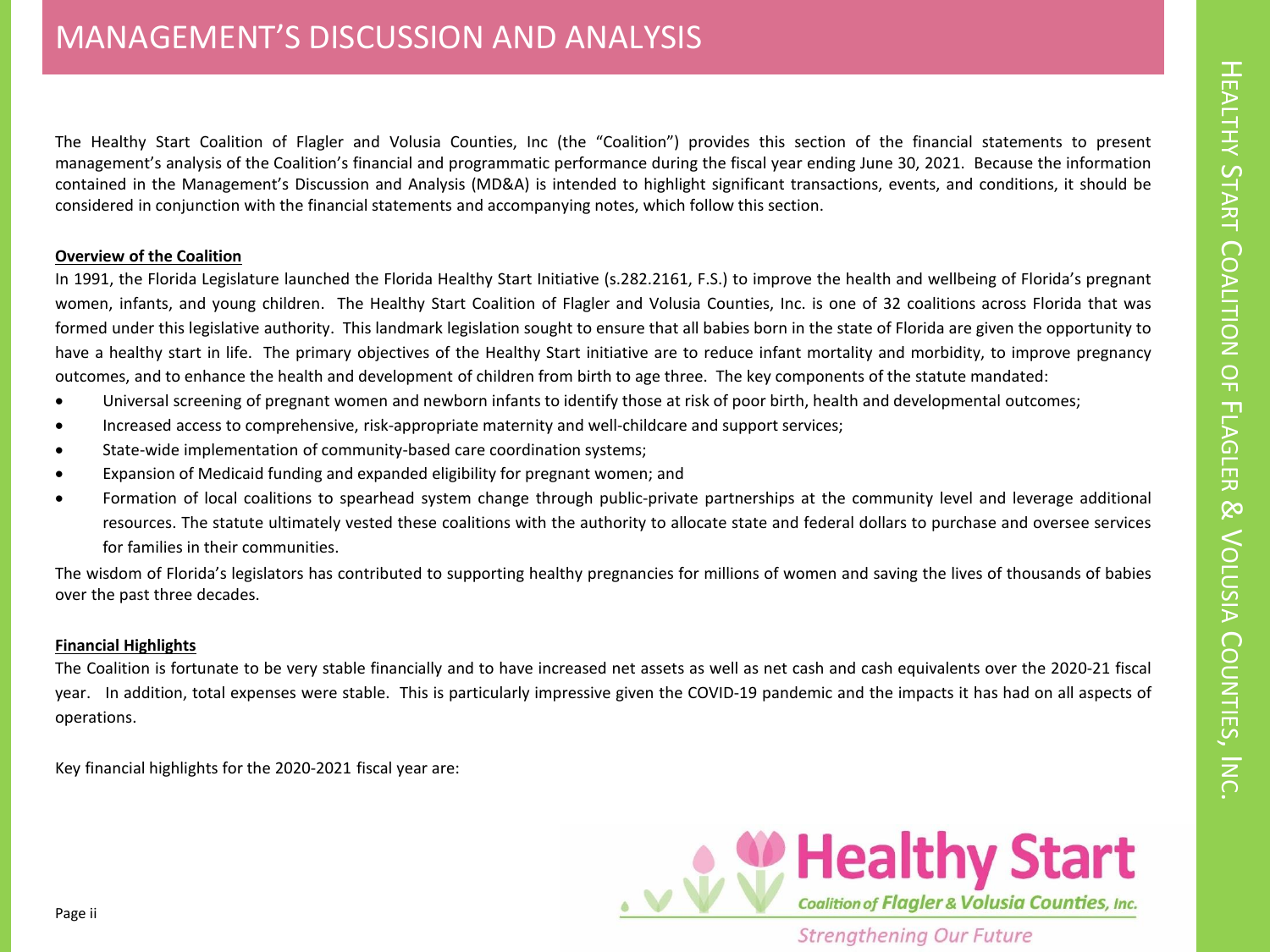At June 30, 2021, the Coalition's Net assets were \$1,475,975, which represents an increase of \$103,029 or just over 7.5% over net assets one year ago (June 30, 2020). Total support and revenue was \$2,951,299 and total expenses were \$2,848,270. Of expenses, 9.02%, or \$256,788 were for administrative costs.

Medicaid service billing conducted through the Healthy Start MomCare Network (HSMN) Administrative Service Organization increased significantly and associated revenue from the Medicaid services paid via contract with the Agency for Health Care Administration (AHCA) increased by \$214,230 from 2020. This represents a 27% increase over 2020 Medicaid revenues.

During the 2020-2021 Fiscal Year, the Coalition was able to continue leveraging additional resources beyond those legislated specifically for Healthy Start from the Florida Department of Health and the AHCA's Medicaid Program through Healthy Start's Administrative Services Organization – The Healthy Start Mom Care Network. Additional funds leveraged for the 2020-2021 fiscal year totaled \$1,278,797. This leveraged amount represents funding contracts for services from multiple local and state funding sources. These include the following: Ounce of Prevention Fund of Florida/Healthy Families Florida; the West Volusia Hospital Authority (Hospital Taxing District); the County of Volusia through the Volusia-Flagler Community Coalition for the Homeless; Community Partnership for Children as well as contributions and fundraising. These revenues provided valuable gap funding for our most vulnerable families and have enabled the Coalition to develop a more coordinated and integrated system of care.

## **The COVID Challenge**

Throughout the 2020-2021 fiscal year, the COVID-19 pandemic posed a monumental challenge to the Coalition and the communities we serve. The pandemic has marked an unprecedented period of adversity and change which had the potential to disrupt virtually all aspects of the organization's operations. The Coalition's staff and our partners successfully navigated remote work operations, adopted new processes, and continuously adapted to successfully deliver and in some cases increase services throughout the year.

The Coalition is very proud of the fact that our staff rose to the occasion and displayed tremendous flexibility, creativity, and tenacity to continue to get the job done and successfully navigate through the pandemic. Staff successfully transitioned to providing homevisits, care coordination, application support and connection to care, as well as demonstrations and parenting programs virtually while still meeting the needs of pregnant women and families with young children.

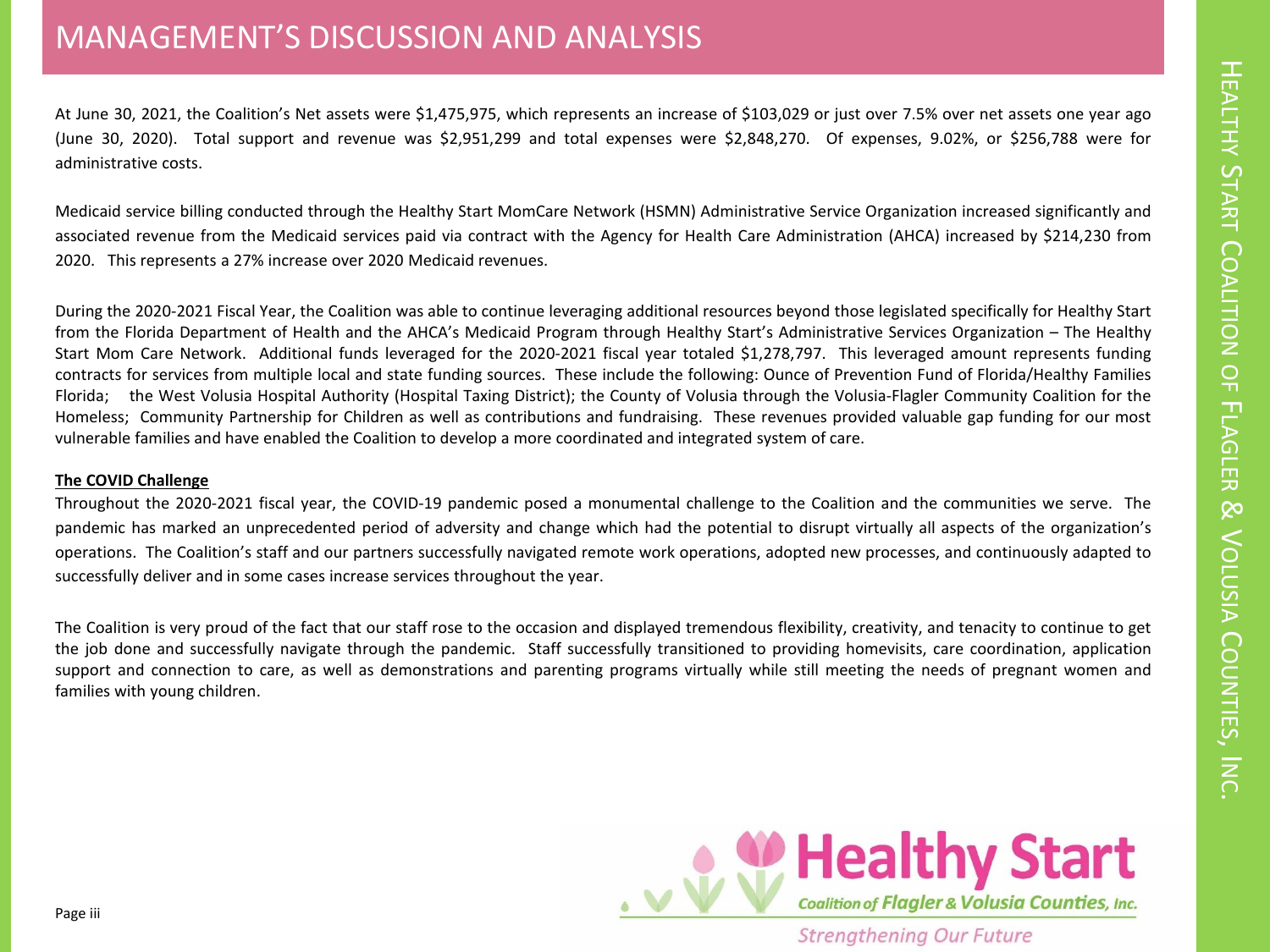It is also worth mentioning that the Healthy Start Coalition of Flagler and Volusia Counties never discontinued opportunities for families to directly engage with staff, set appointments, and receive services. IT staff completed the herculean task of transitioning virtually the entire workforce to remote access, office locations were retrofitted with plexiglass and other safety barriers, and staff rapidly learned how to efficiently utilize various technology tools and virtual supports. In addition, the organization actually expanded direct housing assistance and added nursing services as a new program in Summer and Fall of 2020. Finally, and perhaps the most important indicator of accomplishment, the Coalition's programs and subcontracts remained on track to meet outcome objectives and provide as many or more services to vulnerable families in the 2020-21 fiscal year, despite all the challenges that COVID presented.

The Coalition continues to be nimble in our approaches to the everchanging pandemic situation and continues to make budgetary and programmatic adjustments necessary to effectively utilize available resources and meet the needs of the families we serve.

#### **Program Highlights**

Across the total Healthy Start system 7,569 pregnant women, babies and families were screened and/or received services during the 2020-21 fiscal year.

# **Healthy Start Prenatal and Infant Screening Rates**

Across Florida, initial identification of risks is accomplished through standardized screening of the mother while pregnant and of the baby immediately after birth. Florida law mandates that physicians offer these screenings to all patients and Healthy Start Coalitions are charged with coordinating the screens and ensuring that vulnerable pregnant women and infants are connected to care.

The Coalition sets high standards and goals for prenatal and infant screening in Volusia and Flagler Counties. Our goal for the percentage of women to be screened prenatally in Volusia County was 78% and the achieved rate was 84.69%. Our goal for the percentage of women consenting to the prenatal screen was 97% or better, and our achieved percentage for 2020-2021 in Volusia County was 94.38%. For infant screening in Volusia County, the goal for 2020-2021 was 90% and the actual rate for the fiscal year was 95.19%.

In Flagler County, the prenatal screening rate goal was 78% and the achieved rate was 75.75%. Although this rate was below the goal it represents an increase over 2019-2020. The goal for screening consent rate was 90% and the actual rate was 92.52%.

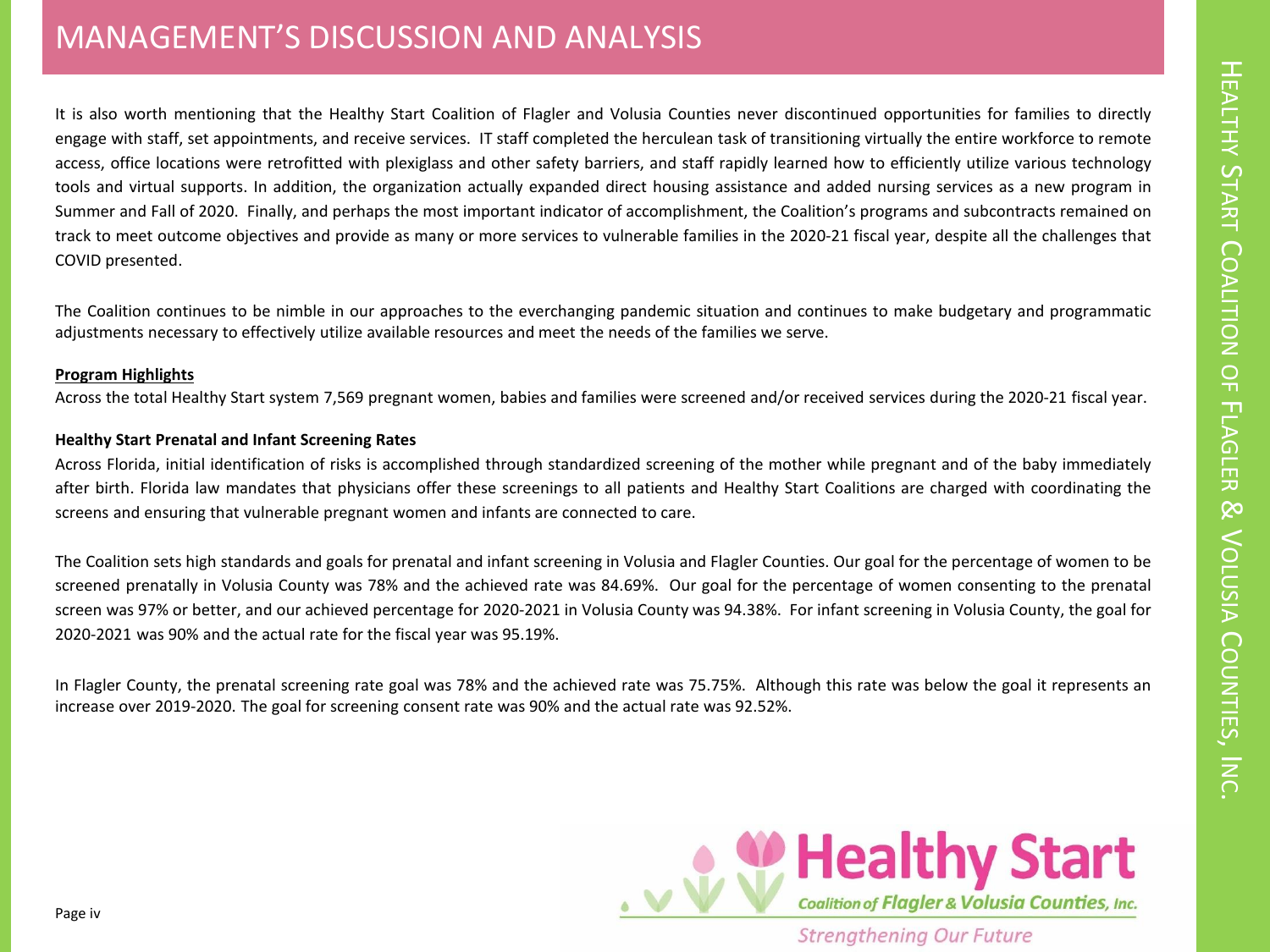# **Healthy Start CONNECT System (Coordinated Intake and Referral)**

During 2020-2021, the CONNECT Coordinated Intake and Referral System continued to provide efficient and streamlined access to services for pregnant women and families with young children. CONNECT provides a one-stop entry point for needed services including but not limited to: universal screening, education on childbirth, newborn care, parenting, child development, food and nutrition, mental health, and financial self-sufficiency. Families can also access home visiting, connection to breastfeeding education and support, child development education and support, family planning education as well as wraparound services such as transportation, emergency shelter, food, and other basic needs.

There was a total of 4,066 clients served through CONNECT Coordinated Intake and Referral and Healthy Start services through funding from the Florida Department of Health and the Healthy Start MomCare Network.

# **Care Coordination for Pregnant Women and Babies**

Healthy Start Care Coordination is a free, voluntary, home visiting program that delivers education, care coordination services, and ongoing support to pregnant women and families with children under the age of three who are experiencing challenges that might negatively impact a healthy birth or other personal health outcomes. Healthy Start services are designed to support families in reducing the factors and situations that place pregnant women and infants in jeopardy for poor outcomes. All women referred are provided an Initial Intake to determine the need for additional services within the community's capacity, to include Healthy Start Programs and Services. During the 2020-2021 Fiscal Year, Care Coordination served 448 pregnant women and infants and provided more than 2,700 services.

# **Fetal Infant Mortality Review (FIMR) Initiative**

The Fetal Infant Mortality Review (FIMR) approach was developed by the American College of Obstetrics and Gynecology (ACOG) and includes an



abstraction of information from birth, death, medical, hospital, autopsy, and social service records. All information is "de-identified" to ensure that the focus is on systemic strengths, challenges, and recommendations and not on individual providers. FIMR activities include both case review and a Community Action Group.

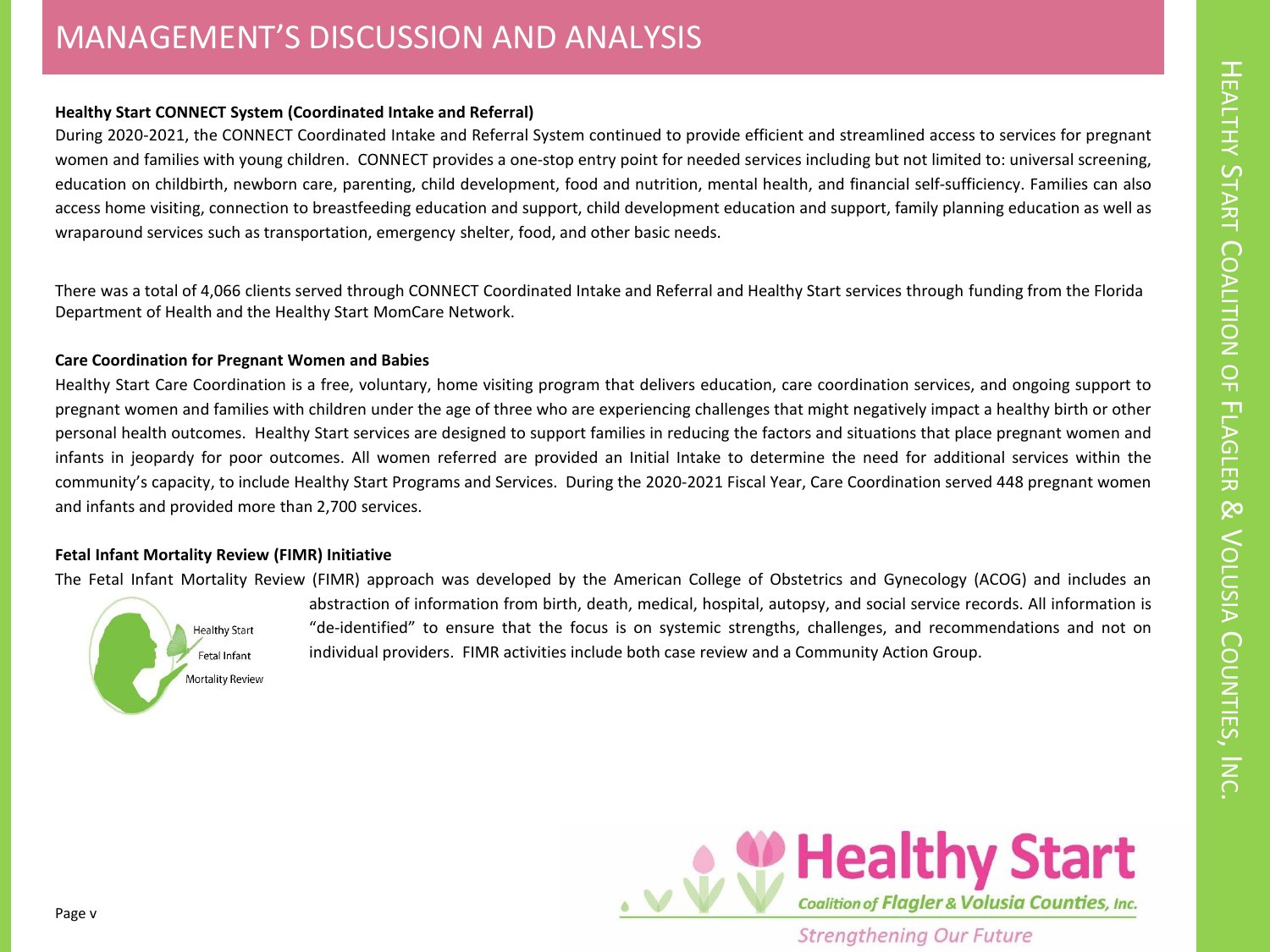The Case Review Team (CRT) is comprised of a multidisciplinary team of professionals who volunteer their time and expertise to the FIMR case review process. These members are representative of the public and private sector and include physicians, nurses, midwives, public health officials, law enforcement, academic institutions, clinical staff from various health and human services fields, and hospital administration. FIMR CRT members review, discuss and make recommendations regarding actions that could be taken in Volusia and Flagler counties to promote healthy pregnancies, educate the community, advocate for policy change, engage partners and work toward prevention of future infant deaths.

During the 2020-2021 fiscal year the Case Review Team met 9 times and reviewed a total of 28 cases. Although the FIMR program is not adequately funded, the benefits of working with stakeholders in the community to systemically prevent infant death and fetal loss is a core purpose of the Coalition.

The FIMR Community Action Group (CAG) takes the recommendations and data provided by the FIMR CRT in order to translate what has been learned into actionable steps intended to reduce the incidence of infant mortality and fetal loss, inform and improve the system of care, and better support our providers and families. During the 2020-2021 fiscal year, health equity was an area of focus for the Community Action Group. The work of this group helped the Healthy Start Coalition of Flagler & Volusia Counties explore neighborhood-level issues associated with social determinants of health and engage new partners in aiming to improve maternal and child health outcomes.

### **Additional Local Programs and Initiatives:**

The purpose established for Healthy Start Coalitions by the state of Florida is a noble one and as an organization the Healthy Start Coalition is proud to serve Flagler and Volusia Counties. At the same time, the Coalition's leadership and Board of Directors recognized early in the organization's lifespan that the limited funds provided through the state of Florida cannot sustain all the programming needed to truly impact birth and maternal health outcomes. As a result, The Healthy Start Coalition of Flagler & Volusia Counties continuously looks for additional funding that supports the mission of the organization and can help positively impact the lives of vulnerable pregnant women, infants, and families with young children. The programs outlined below are representative of the additional services that have been built out by the Coalition to complement and supplement the state funded core activities.

#### **Healthy Families**

Healthy Families is a nationally accredited family support and coaching program that helps parents provide the safe and stable environments children need for healthy growth and development. Parents voluntarily participate in services provided in their homes. Highly trained support workers help them improve their parenting skills and achieve goals that increase family stability and self-sufficiency.

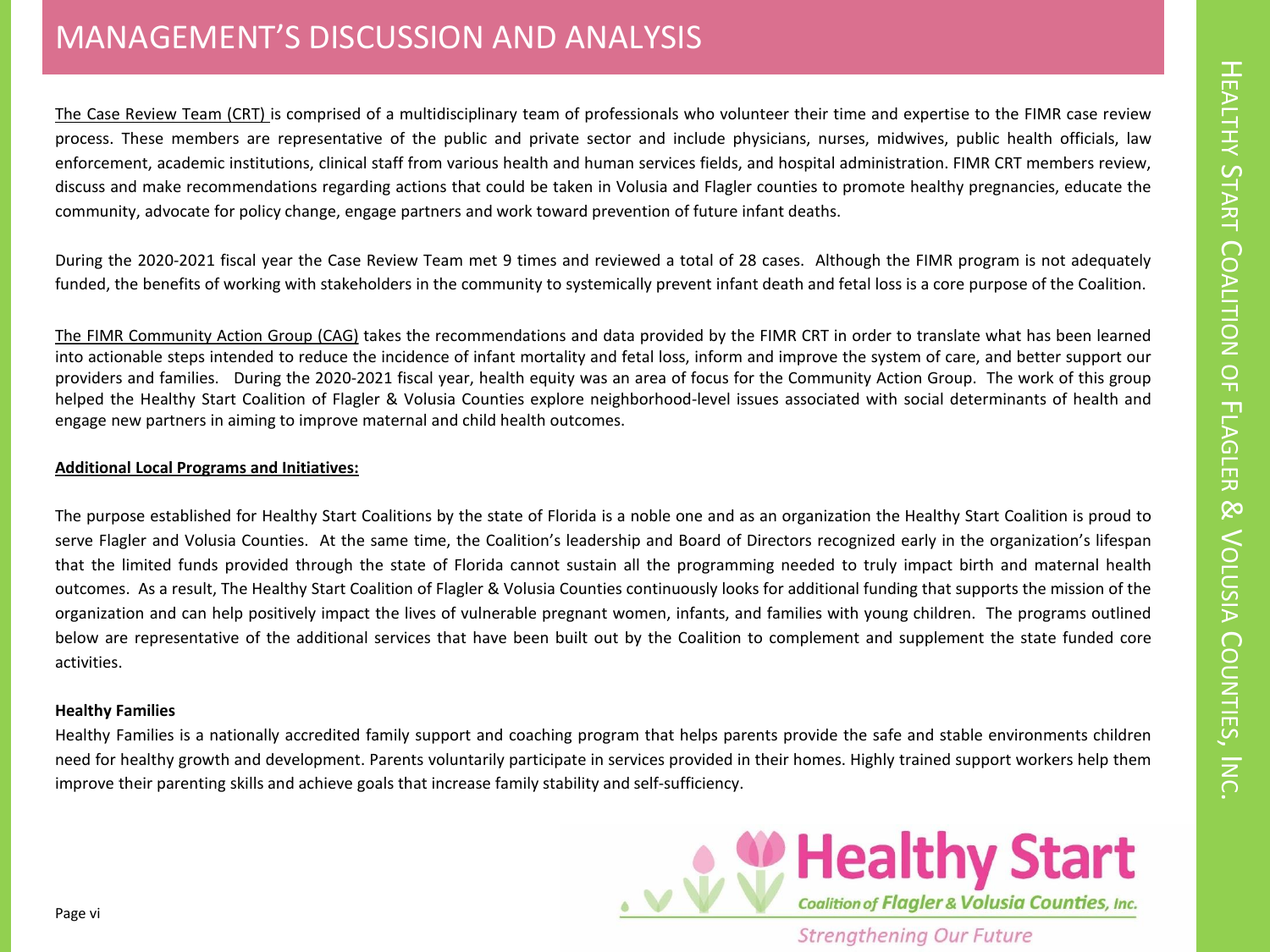Healthy Families Volusia Flagler works with new and expecting families to help their family grow healthy, happy, and safe. Families engaged in the Healthy Families program learn about healthy child development and the most current positive parenting practices through parent coaching and support from skilled Parent Educators. In 2020-2021, the local Healthy Families Volusia/Flagler team served 126 families and provided over 1300 home visits. The program also achieved strong impacts for families by exceeding all expected outcomes:

- 95% of target children were up to date with immunizations at 24 months of age
- 95% of children were also up to date with well-child visits at 24 months of age
- 95% of mothers enrolled in the project didn't have a subsequent pregnancy within two years of their target child's birth
- 95% of children in families served were free from abuse during services and one year following program completion

All these impacts are well above the Healthy Families Florida state goals.

Healthy Families is funded through the Ounce of Prevention Fund of Florida's Healthy Families Florida Program and requires a 25% match from the local community.

## **Neonatal Outreach and Women's Intervention Services**

There are pregnant women and infants born in Volusia and Flagler counties who are experiencing complex and difficult circumstances. These women may be in situations of substance use, homelessness, domestic violence, unemployment, mental illness, or other challenges. Often these women and babies are experiencing multiple stressors and potential avenues of risk. To respond to the needs of these woman and babies, the Healthy Start Coalition has worked with community stakeholders to leverage resources from the County of Volusia and the West Volusia Hospital Taxing Authority to serve these vulnerable populations, since the funding we receive from the Florida Department of Health and the Agency for Health Care Administration (AHCA) for Healthy Start 'core' services does not designate services for these vulnerable populations. Thanks to the County and WVHA's generosity, the Coalition was able to create Women's Intervention Specialist and Neonatal Outreach Specialist positions. These staff work with high-risk referrals on a time-limited basis to support women and families toward a healthy birth and better stability. Often the cases engaged by the Women's Intervention Specialists and Neonatal Outreach Specialists require coordination across multiple service organizations and collaboration of support for the women and babies engaged. In 2020-2021, Neonatal Outreach and Women's Intervention Specialists assisted 755 women and infants.

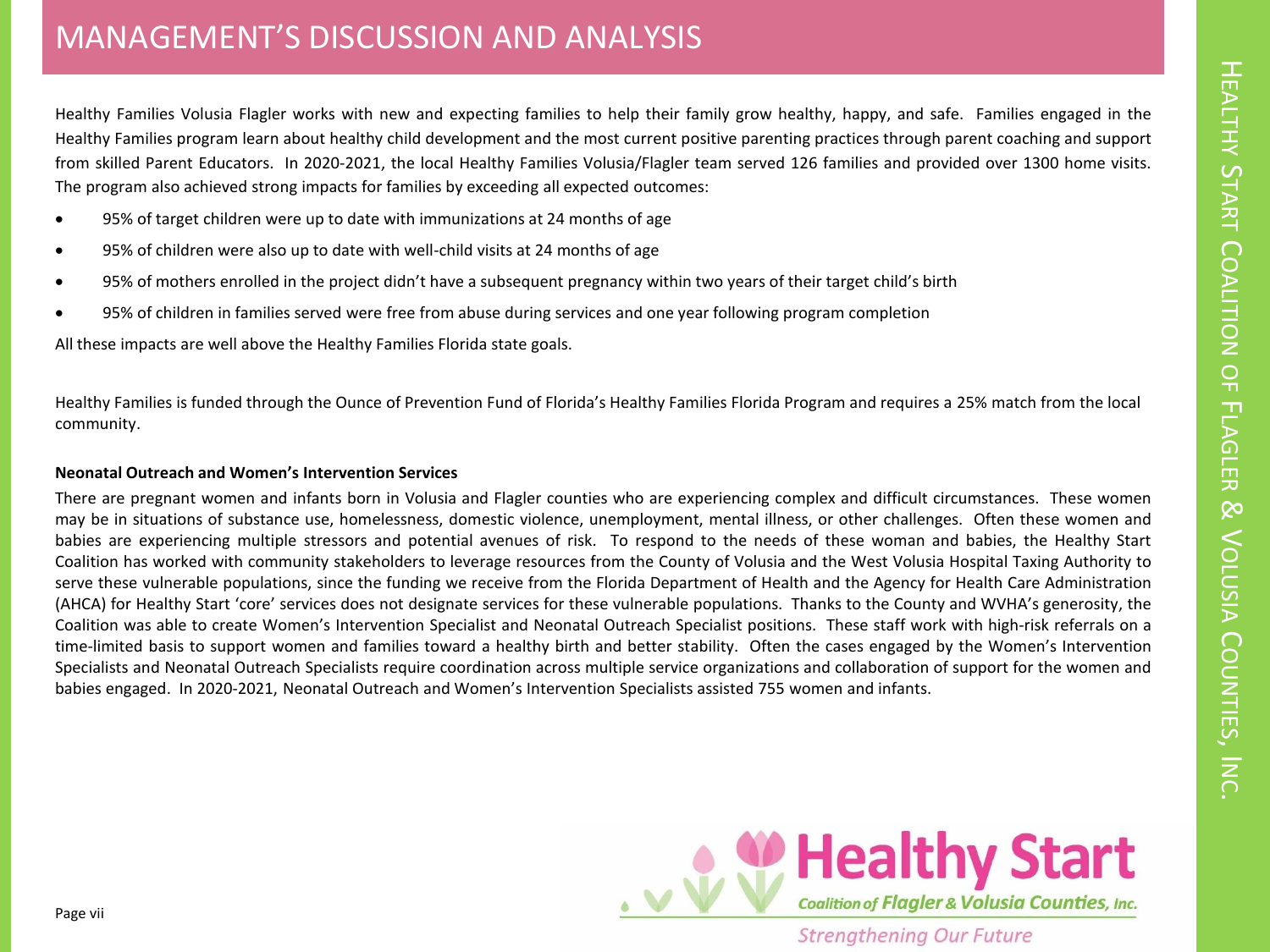#### **Nursing Homevisiting & Community Nursing Services**

In 2020, the Healthy Start Coalition was fortunate to implement nurse homevisiting and community health nursing services through Child Abuse Prevention and Treatment Act (CAPTA) funding, private philanthropic support, and partnership with the Community Partnership for Children as well as the Department of Health in Volusia County. The nurses conduct assessments, link to family planning and other healthcare services, make referrals to provide breastfeeding support and WIC, connect families to smoking cessation programs, as well as provide referrals and follow up visits with women and families who reside in targeted communities or are part of specific vulnerable populations. In 2020-21, the nursing services program assisted 47 families.

### **Family Place**

The Family Place promotes health equity, social equality, positive parenting, and family leadership by connecting pregnant women and families with young children to needed health and community services. On a limited basis tangible supports such as transportation, food, diapers, and other critically needed supports are provided. A core purpose of the Family Place is to provide direct avenues and mechanisms by which individuals and families in need can be successfully connected to health supports such as Medicaid, Supplemental Nutritional Assistance for Women Infants and Children (WIC), Temporary Assistance to Needy Families (TANF), and other basic needs assistance as well as housing support and vouchers. Family Place served 353 individuals in the 2020-2021 Fiscal Year.

## **Family Engagement Advisory Board & Parent Partner Initiative**

Healthy Start operates on a foundational tenet that individuals and families must be engaged in driving improvement to their personal and community health. We must effectively engage and listen to women and families on what issues are important to them and affecting their health. Healthy Start recognizes women and families as leaders and drivers of not just their own health but that of our community's health and future prosperity.

Family Engagement has been identified as a core value of our service delivery and cannot be accomplished without a consistent process designed for hearing the family voice. With funds leveraged from the Community Partnership for Children, this group is regularly convened with parents acting in leadership roles to train and advise the child welfare system about family needs, trauma, family case planning challenges, and ways to engage families who are struggling in the system. Policy recommendations and potential system improvements are presented by this group.

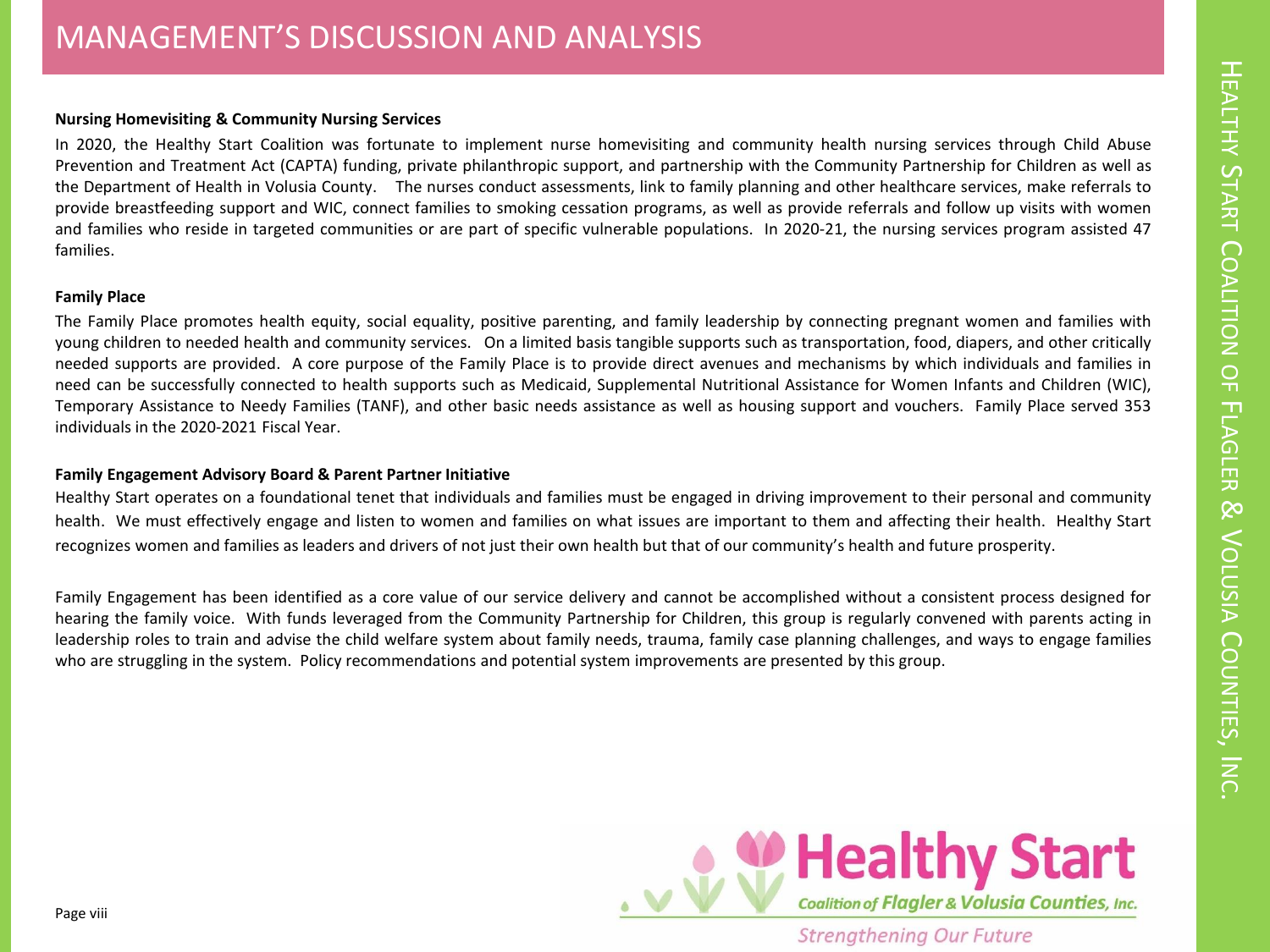The Parent Partner Initiative helps to bring parents out of isolation and connect them with positive supports. Parent Partners are appointed to child welfare cases/families and provide a mentor to assist families with navigating through the child welfare system. This program gives hope to families that they can successfully reunify with their children or supports them as they courageously make a deliberate decision to surrender their rights and help their children find a permanent home. The science of early childhood development is the common ground for this program and seeks to give babies the best chance at growing up with stable and loving caregivers.

Parents of families that are engaged within the child welfare system are provided with support and resources to assist them with family reunification and long-term stability and success.

## **Other Highlights**

There are multiple services and systems that intersect in maternal and child health in Flagler and Volusia County service areas. The Healthy Start Coalition is a convener of partners where focused collaboration is needed to achieve desired results. We also participate in initiatives in our community that address the well-being of families through health and human services, academic support, and workforce development. In 2020-2021, the Coalition convened multiple committees and task force groups that supported our mission in various capacities. These committees include the Finance and Audit Committee, Service Delivery Planning Committee, External Affairs Committee, Home Visiting Advisory Board, Substance Exposed Newborn Task Force, and the Family Engagement Advisory Board. During Fiscal Year 2020-2021, a total of 112 volunteers served on one of our committees or task forces or volunteered as individuals for the Coalition in other capacities. The number of voting Board members was 16 (two additional Board members are exofficio Department of Health Administrators per Florida legislation).

# **Health Equity**

The Florida Department of Health has designated improving health equity as the number one priority of the state Health Plan. Our Healthy Start Coalition has aligned with the Department of Health to focus on improving health equity and reducing racial disparities across indicators as a critical priority. This priority underpins all our programs and initiatives. Every indicator we track is also monitored for racial and ethnic inequities and our ongoing health equity initiative within the Coalition will continue to drive specific actions and targeted programming to advocate for and support health equity. The development of community health nurse positions is one example of this.

As an organization, the Coalition is aware that structural racism exists and impacts the care and support that vulnerable pregnant women and families receive. The Coalition will continue to work internally and with our community partners to improve our efforts and impacts with respect to racial justice and health.

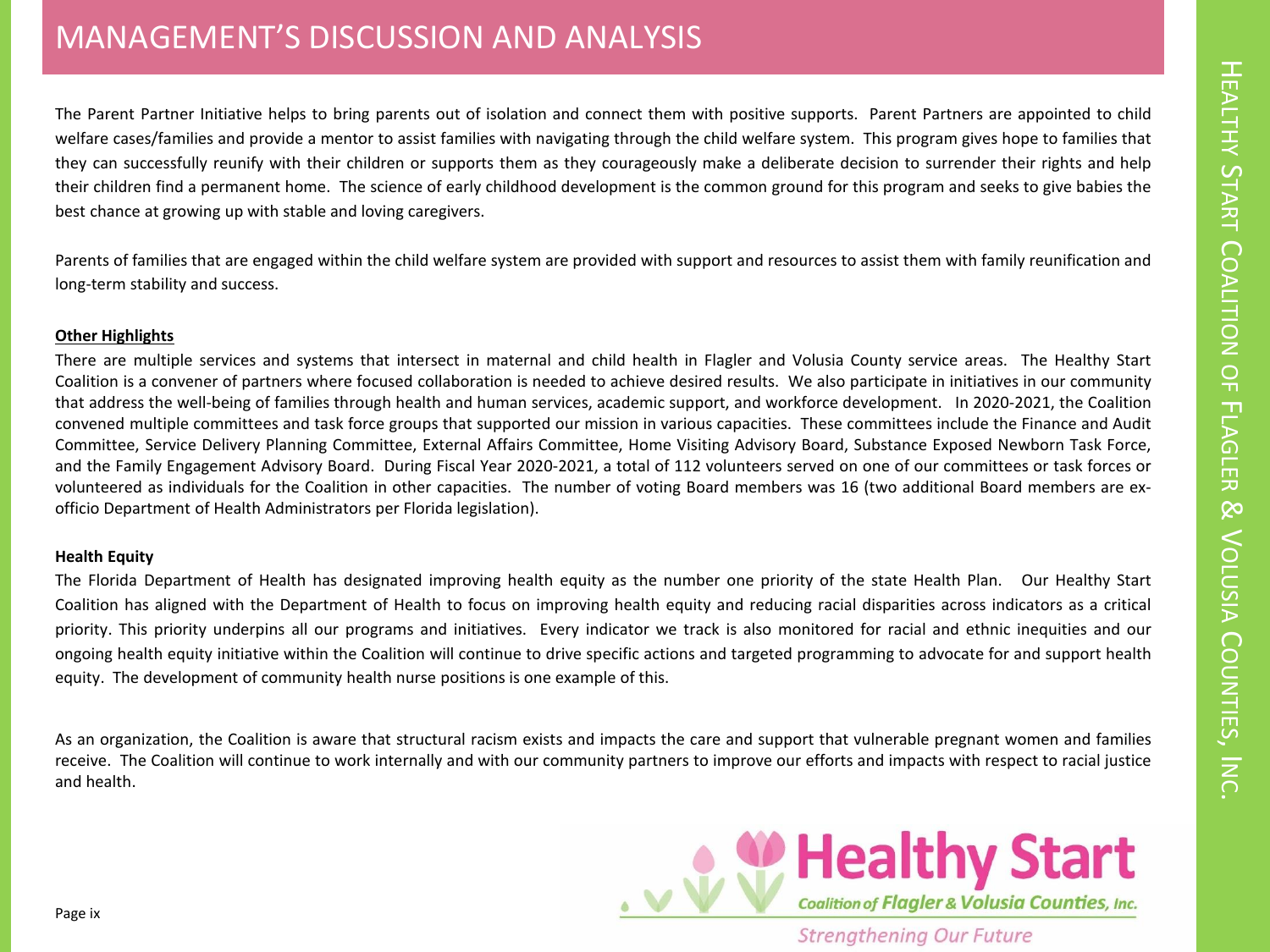## **Substance Exposed Newborn Task Force**

Like many areas of Florida and the country, Volusia and Flagler counties continue to experience significant increases in the number of women utilizing controlled substances during their pregnancy and a sharp rise in babies exposed to drugs in utero who often require extended Neonatal Intensive Care Unit (NICU) stays. At the same time, women with Substance Use Disorder (SUD) and those on opioid management often have few resources for services and our community is challenged with ways to coordinate services for all the women who come into our system. As a result, HSCFV took the lead in convening key stakeholders to address the needs of pregnant women and mothers with SUD as well as babies suffering from Neonatal Abstinence Syndrome (NAS).

Members of this Substance Exposed Newborn Taskforce meet quarterly and include the Department of Children and Families, Children's Medical Services, Early Steps, AdventHealth, SMA Behavioral Healthcare, Community Partnership for Children, Halifax Health Neonatal Intensive Care Unit, University of Florida, private OB/GYN's, Pathfinders, Children's Home Society, Healthy Communities, Chrysalis Recovery, 7th Judicial Circuit, Healthy Start providers, and parent consumers. This effort has resulted in leveraging of gap funding to better engage and respond to families who are dealing with the unfortunate effects of substance use.

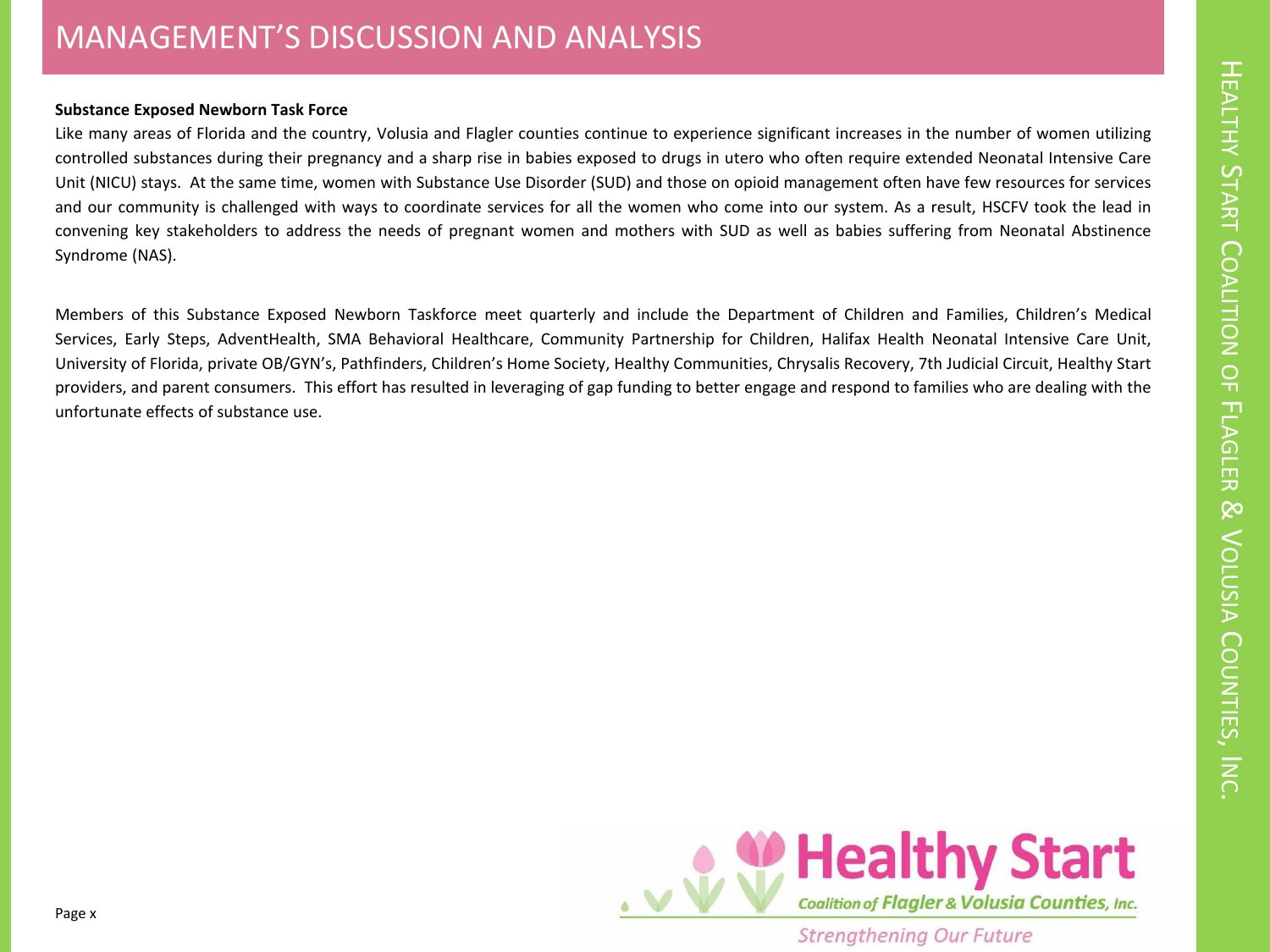INDEPENDENT AUDITORS' REPORT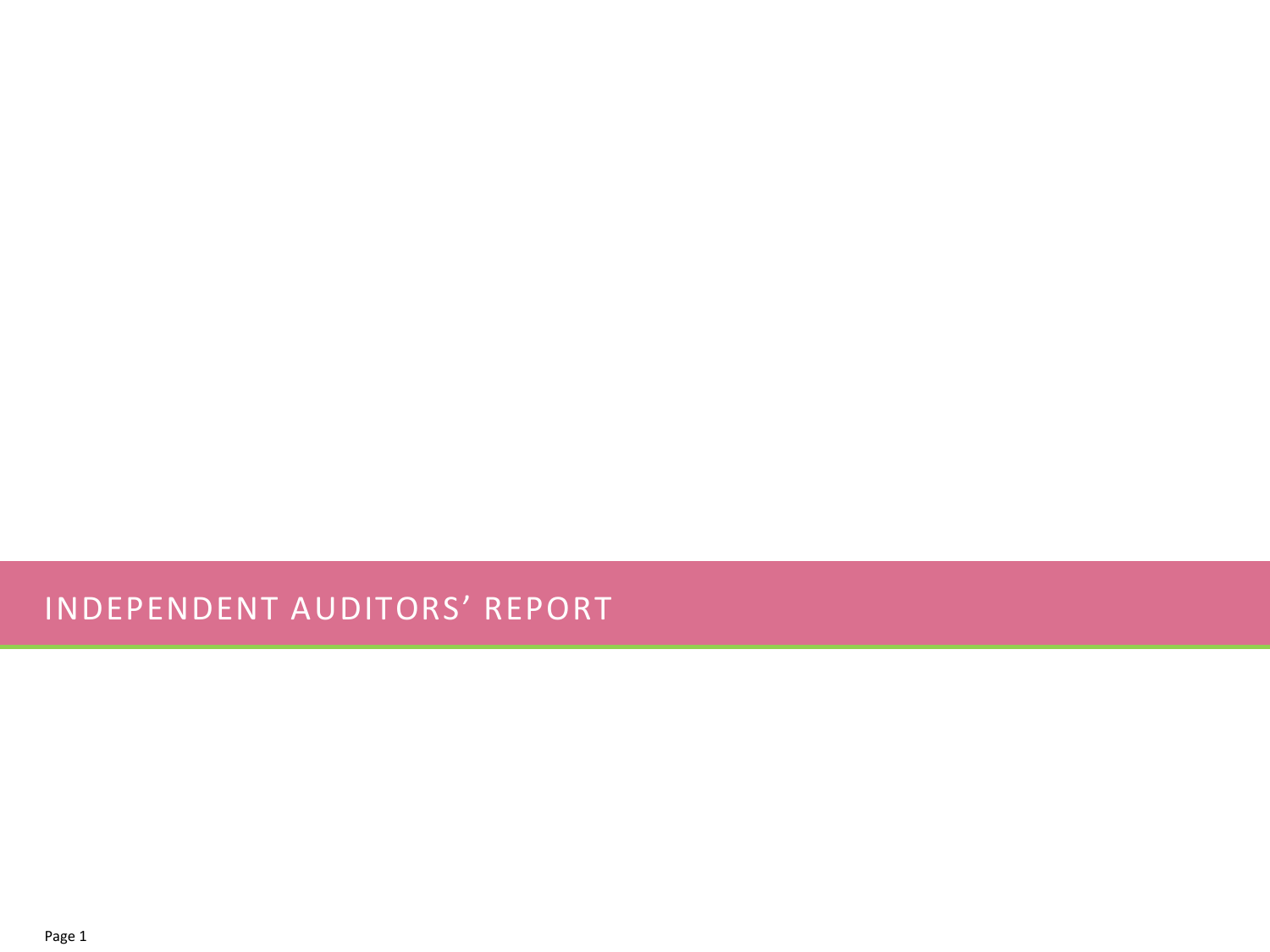# W CLARK & ASSOCIATES, LLC

Certified Public Accountants 1901 Mason Avenue – Suite 107 Daytona Beach, Florida 32117

To the Board of Directors Healthy Start Coalition of Flagler And Volusia Counties, Inc. Daytona Beach, Florida

#### Report on the Financial Statements

We have audited the accompanying consolidated financial statements of Healthy Start Coalition of Flagler and Volusia Counties, Inc. (a nonprofit organization), which comprise the consolidated statement of financial position as of June 30, 2021, and the related consolidated statements of activities, functional expenses, and cash flows for the year then ended, and the related notes to the consolidated financial statements.

### Management's Responsibility for the Financial Statements

Management is responsible for the preparation and fair presentation of these consolidated financial statements in accordance with accounting principles generally accepted in the United State of America; this includes the design, Implementation, and maintenance of internal control relevant to the preparation and fair presentation of consolidated financial statements that are free from material misstatement, whether due to fraud or error.

#### Auditors' Responsibility

Our responsibility is to express an opinion on these consolidated financial statements based on our audit. We conducted our audit in accordance with auditing standards generally accepted in the United States of America and the standards applicable to financial audits contained in *Government Auditing Standards*, issued by the Comptroller General of the United States. Those standards require that we plan and perform the audit to obtain reasonable assurance about whether the consolidated financial statements are free of material misstatement.

An audit involves performing procedures to obtain audit evidence about the amounts and disclosures in the financial statements. The procedures selected depend on the auditors' judgment, including the assessment of the risks of material misstatement of the consolidated financial statements, whether due to fraud or error. In making those risk assessments, the auditor considers internal control relevant to the entity's preparation and fair presentation of the consolidated financial statements in order to design audit procedures that are appropriate in the circumstances, but not for the purpose of expressing an opinion on the effectiveness of the entity's internal control. Accordingly, we express no such opinion. An audit also includes evaluating the appropriateness of accounting policies used and the reasonableness of significant accounting estimates made by management, as well as evaluating the overall presentation of the consolidated financial statements.

We believe that the audit evidence we have obtained is sufficient and appropriate to provide a basis for our audit opinion.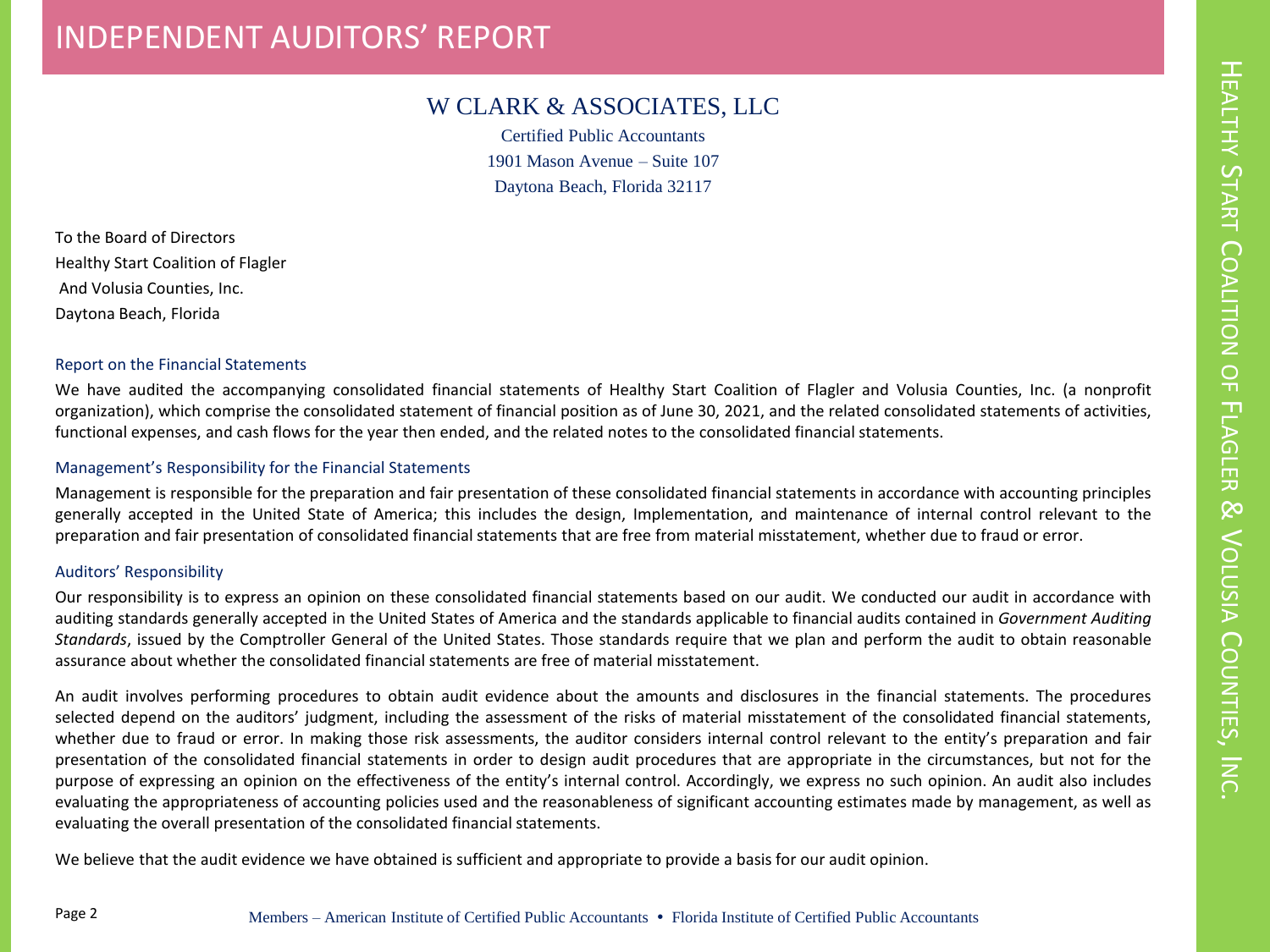# INDEPENDENT AUDITORS' REPORT

#### Opinion

In our opinion, the consolidated financial statements referred to above present fairly, in all material respects, the consolidated financial position of Healthy Start Coalition of Flagler and Volusia Counties, Inc. as of June 30, 2021, and the changes in its net assets and its cash flows for the year then ended in conformity with accounting principles generally accepted in the United States of America.

#### Prior-year Summarized Information

We have previously audited the Healthy Start Coalition of Flagler and Volusia Counties, Inc.'s 2020 consolidated financial statements, and we expressed an unmodified audit opinion on those statements in our report dated December 8, 2020. In our opinion, the summarized comparative information presented herein as of and for the year ended June 30, 2021 is consistent, in all material respects, with the audited consolidated financial statements from which it has been derived.

#### Other Matters

### *Other information*

Our audit was conducted for the purpose of forming an opinion on the consolidated financial statements as a whole. The accompanying schedule of expenditures of federal awards, as required by Title 2 US *Code of Federal Regulations* Part 200*, "Uniform Administrative Requirements, Cost Principles, and Audit Requirements for Federal Awards*, is presented for purposes of additional analysis and is not a required part of the consolidated financial statements. Such information is the responsibility of management and was derived from and relates directly to the underlying accounting and other records used to prepare the consolidated financial statements. The information has been subjected to the auditing procedures applied in the audit of the consolidated financial statements and certain additional procedures, including comparing and reconciling such information directly to the underlying accounting and other records used to prepare the consolidated financial statements or to the consolidated financial statements themselves, and other additional procedures in accordance with auditing standards generally accepted in the United States of America. In our opinion, the information is fairly stated, in all material respects, in relation to the consolidated financial statements as a whole.

## Other Reporting Required by Government Auditing Standards

In accordance with *Government Auditing Standards*, we have also issued our report dated December 14, 2021, on our consideration of Healthy Start Coalition of Flagler and Volusia Counties, Inc.'s internal control over financial reporting and on our tests of its compliance with certain provisions of laws, regulations, contracts, and grant agreements and other matters. The purpose of that report is to describe the scope of our testing of internal control over financial reporting and compliance and the results of that testing, and not to provide an opinion on internal control over financial reporting or on compliance. That report is an integral part of an audit performed in accordance with *Government Auditing Standards* in considering Healthy Start Coalition of Flagler and Volusia Counties, Inc.'s internal control over financial reporting and compliance.

W Clark & associates

W Clark & Associates, LLC Daytona Beach, Florida December 14, 2021 Page 3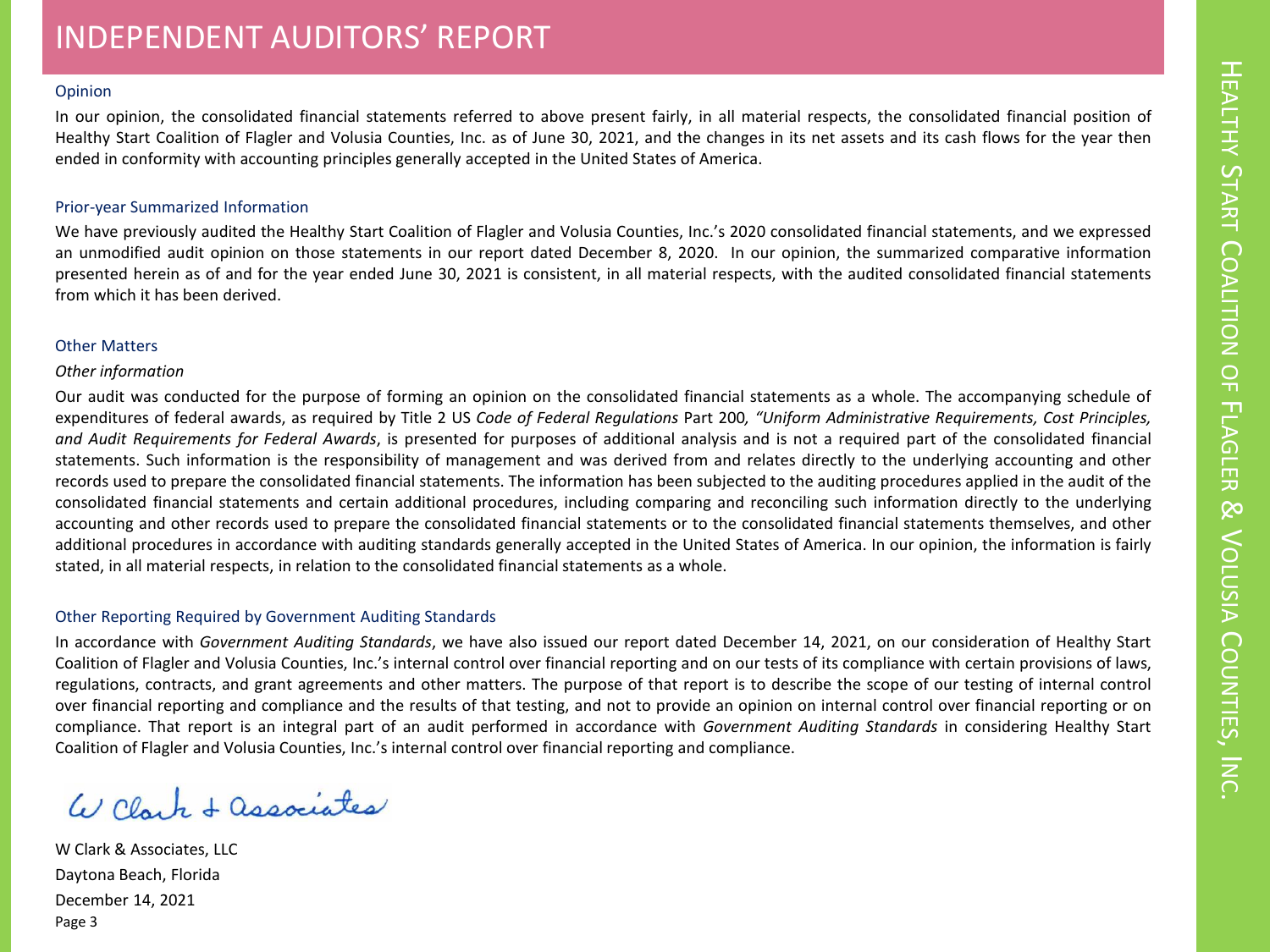FINANCIAL STATEMENTS

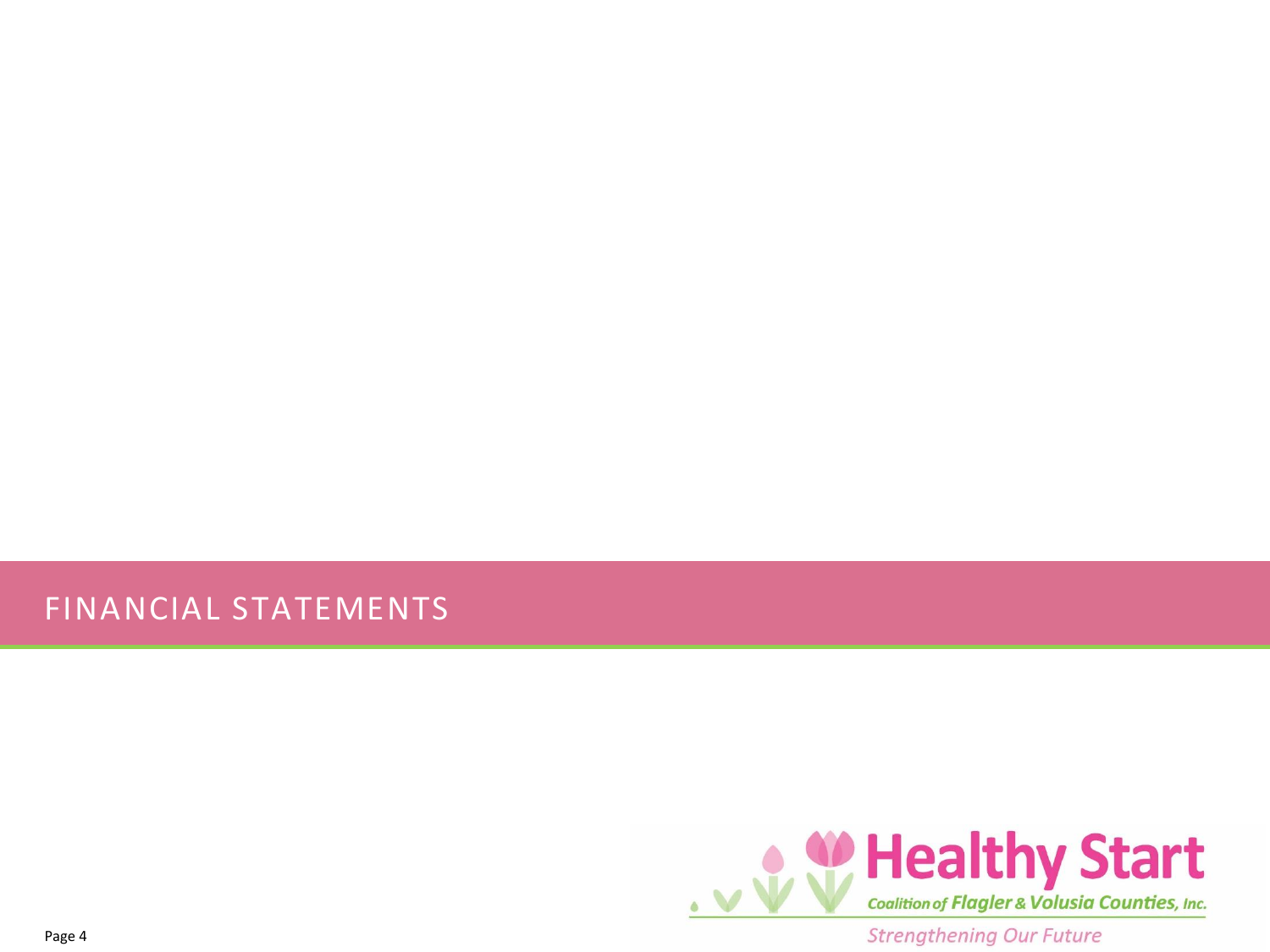**Consolidated Statement of Financial Position June 30, 2021 and 2020**

|                                         | 2021 |           | 2020 |           |  |
|-----------------------------------------|------|-----------|------|-----------|--|
| Assets                                  |      |           |      |           |  |
| Current assets                          |      |           |      |           |  |
| Cash and cash equivalents               | \$   | 762,356   | \$   | 705,853   |  |
| Grants/contracts receivable             |      | 455,994   |      | 667,627   |  |
| Accounts receivable                     |      | 1,800     |      | 865       |  |
| Prepaid expenses                        |      | 39,779    |      | 2,808     |  |
| Total current assets                    |      | 1,259,929 |      | 1,377,153 |  |
| Property and equipment, net             |      | 439,975   |      | 439,709   |  |
| <b>HSMCN Medicaid holdback</b>          |      | 135,879   |      | 110,719   |  |
| Other assets                            |      | 3,603     |      | 3,964     |  |
| <b>Total assets</b>                     | \$   | 1,839,386 | \$   | 1,931,545 |  |
| Liabilities                             |      |           |      |           |  |
| <b>Current liabilities</b>              |      |           |      |           |  |
| Due to subcontractors                   | \$   | 37,425    | \$   | 193,349   |  |
| Accounts payable                        |      | 38,177    |      | 31,763    |  |
| Other current liabilities               |      | 859       |      | 1,172     |  |
| Accrued wages                           |      | 57,235    |      | 53,233    |  |
| Accrued compensated absences            |      | 33,600    |      | 57,044    |  |
| Current portion of mortgage payable     |      | 27,361    |      | 24,677    |  |
| <b>Total current liabilities</b>        |      | 194,657   |      | 361,238   |  |
| Mortgage payable                        |      | 168,754   |      | 197,361   |  |
| <b>Total liabilities</b>                |      | 363,411   |      | 558,599   |  |
| <b>Net Assets</b>                       |      |           |      |           |  |
| Without donor restrictions:             |      |           |      |           |  |
| Undesignated                            |      | 206,735   |      | 190,456   |  |
| Board designated for working capital    |      | 143,000   |      | 143,000   |  |
| With donor restrictions                 |      | 1,126,240 |      | 1,039,490 |  |
| <b>Total net assets</b>                 |      | 1,475,975 |      | 1,372,946 |  |
| <b>Total liabilities and net assets</b> | \$   | 1,839,386 | \$   | 1,931,545 |  |

OALITION 으<br>ㅠ FLAGLER  $\approx$ OLUSIA  $\bigcap$ OUNTIES $\overline{\phantom{a}}$ NC.

H

EALTHY

START

 $\bigcap$ 

The accompanying notes to consolidated financial statements are an integral part of these statements.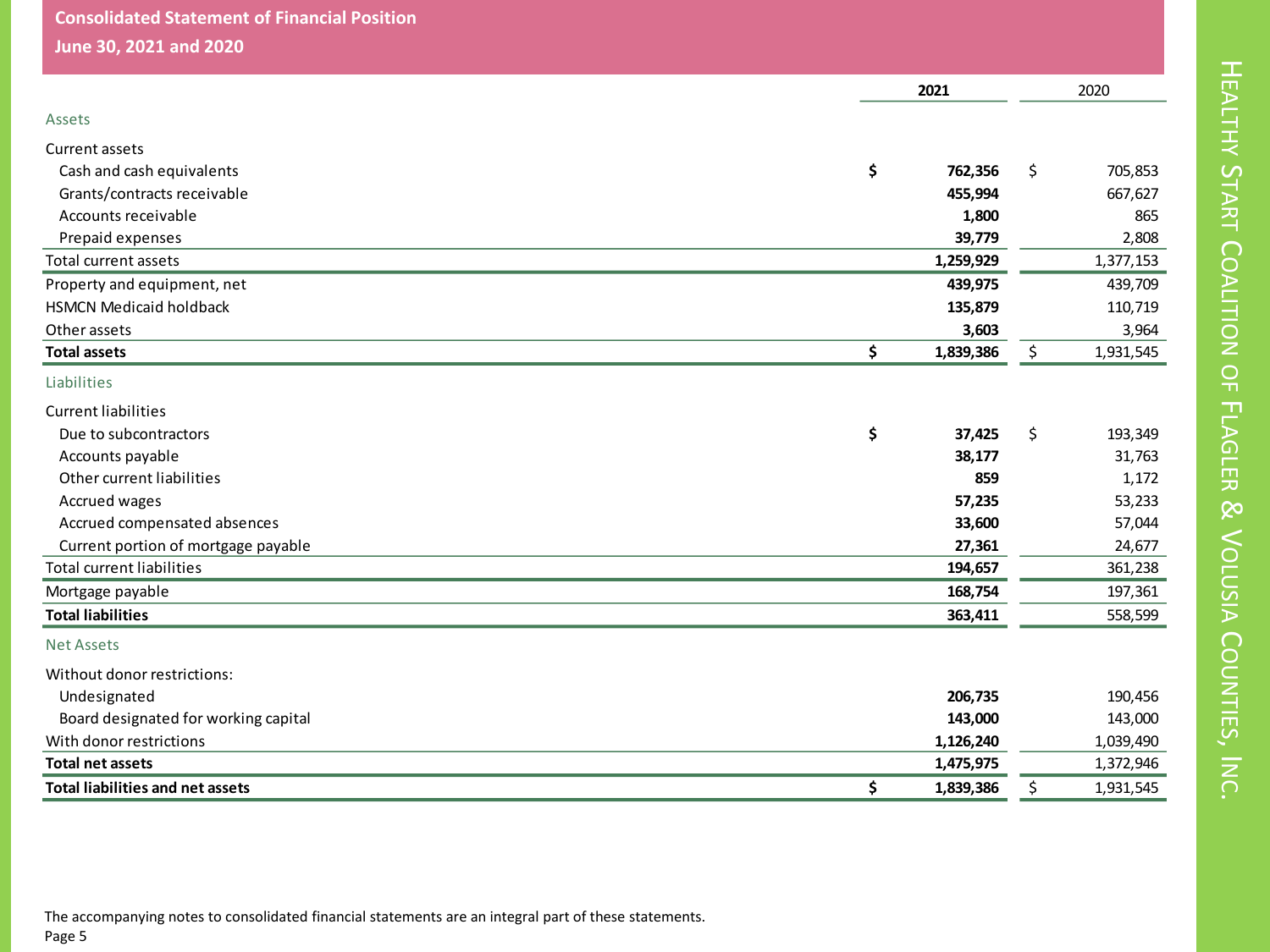# **Consolidated Statement of Activities**

# **For the year ended June 30, 2021 and 2020**

|                                    |                      | 2021            |                 | 2020            |
|------------------------------------|----------------------|-----------------|-----------------|-----------------|
|                                    | <b>Without Donor</b> | With Donor      |                 |                 |
| Support and Revenue                | Restrictions         | Restrictions    | Total           | Total           |
| Support                            |                      |                 |                 |                 |
| Community Partnership for Children | \$<br>323,966        | \$              | \$<br>323,966   | \$<br>128,951   |
| Department of Health               | 671,590              |                 | 671,590         | 674,400         |
| <b>Healthy Families Florida</b>    | 601,107              | 5,341           | 606,448         | 609,000         |
| Healthy Start MomCare Network      | 8,528                | 992,384         | 1,000,912       | 786,682         |
| <b>House Next Door</b>             | 21,463               | 11,054          | 32,517          | 98,556          |
| In-kind support                    | 29,838               |                 | 29,838          | 34,783          |
| LSF Health Systems                 |                      |                 |                 | 96,785          |
| Volusia County                     | 29,693               | 25,405          | 55,098          | 183,851         |
| West Volusia Hospital Authority    | 100,971              | 5,545           | 106,516         | 146,841         |
| Other programs                     | 59,552               | 15,346          | 74,898          | 18,190          |
| Total support                      | 1,846,708            | 1,055,075       | 2,901,783       | 2,778,039       |
| Revenue                            |                      |                 |                 |                 |
| Contributions                      | 8,298                | 32,750          | 41,048          | 33,109          |
| Fundraising                        | 7,024                |                 | 7,024           |                 |
| Interest earned                    |                      |                 |                 | 407             |
| Operations - Other                 | 1,444                |                 | 1,444           | 19,474          |
| Training                           |                      |                 |                 | 2,000           |
| Total revenue                      | 16,766               | 32,750          | 49,516          | 54,990          |
| Release from restrictions          | 1,001,075            | (1,001,075)     |                 |                 |
| <b>Total support and revenue</b>   | \$<br>2,864,549      | \$<br>86,750    | \$<br>2,951,299 | \$<br>2,833,029 |
| Expenses                           |                      |                 |                 |                 |
| Program expenses                   |                      |                 |                 |                 |
| <b>Healthy Start</b>               | \$<br>1,608,987      | \$              | \$<br>1,608,987 | \$<br>1,439,597 |
| <b>Healthy Families</b>            | 594,775              |                 | 594,775         | 647,585         |
| Outreach and Family Engagement     | 382,969              |                 | 382,969         | 489,466         |
| Total program expenses             | 2,586,731            | $\overline{a}$  | 2,586,731       | 2,576,648       |
| Support expenses                   |                      |                 |                 |                 |
| General and administrative         | 256,788              |                 | 256,788         | 277,246         |
| Fundraising                        | 4,751                |                 | 4,751           |                 |
| Total support expenses             | 261,539              |                 | 261,539         | 277,246         |
| <b>Total expenses</b>              | 2,848,270            |                 | 2,848,270       | 2,853,894       |
| Change in net assets               | 16,279               | 86,750          | 103,029         | (20, 865)       |
| Net assets, beginning of period    | 333,456              | 1,039,490       | 1,372,946       | 1,393,811       |
| Net assets, end of period          | \$<br>349,735        | \$<br>1,126,240 | \$<br>1,475,975 | \$<br>1,372,946 |

The accompanying notes to consolidated financial statements are an integral part of these statements.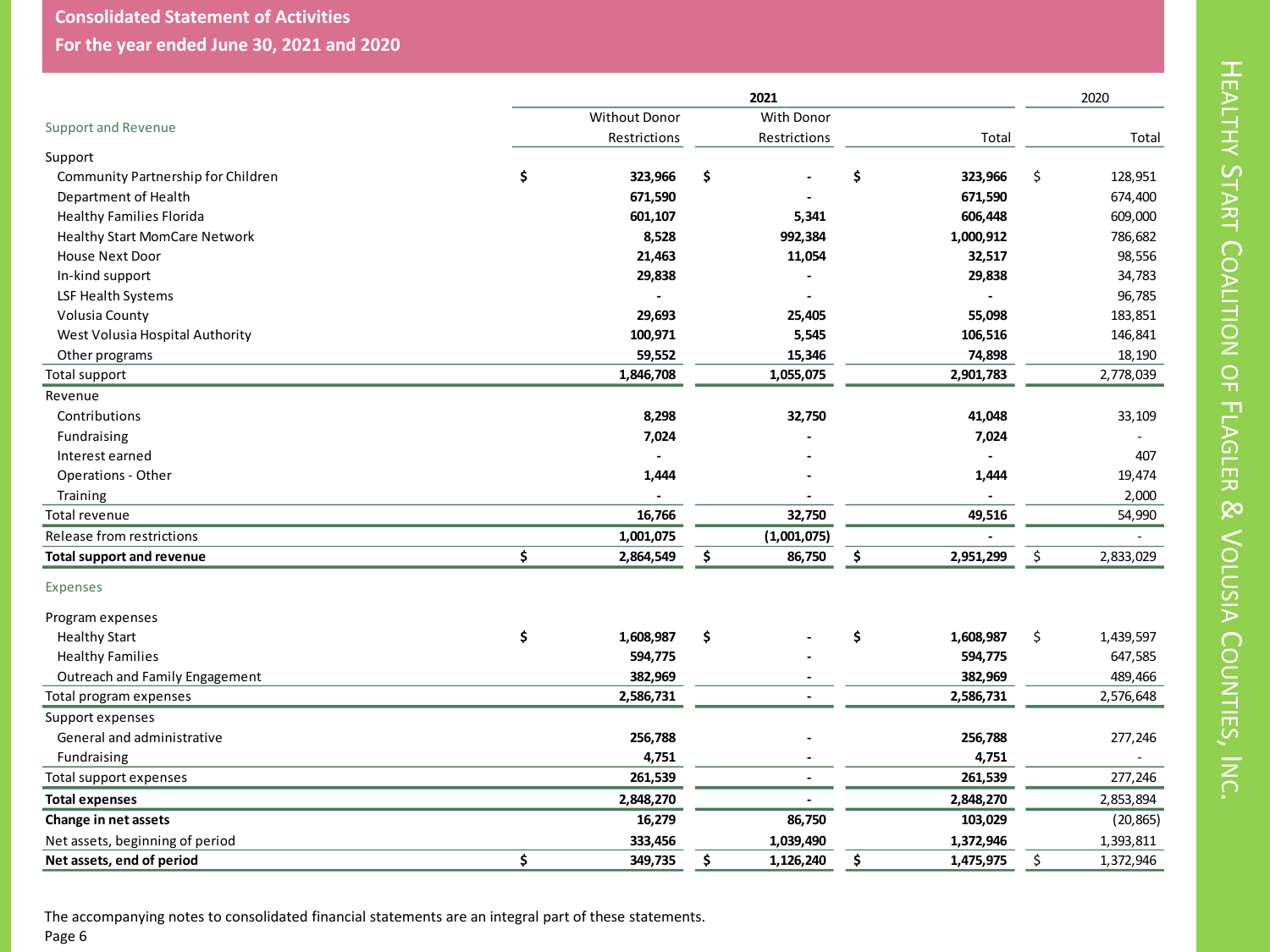# **Consolidated Statement of Functional Expenses**

# **For the year ended June 30, 2021 and 2020**

|                                      |                      |    |                         |    |                            |     | 2021                 |    |                             |             |                 |    | 2020      |
|--------------------------------------|----------------------|----|-------------------------|----|----------------------------|-----|----------------------|----|-----------------------------|-------------|-----------------|----|-----------|
|                                      |                      |    | <b>Program Expenses</b> |    |                            |     |                      |    | <b>Support Expenses</b>     |             |                 |    |           |
|                                      | <b>Healthy Start</b> |    | Healthy<br>Families     |    | Outreach and<br>Engagement |     | <b>Total Program</b> |    | General &<br>Administrative | Fundraising | Total           |    | Total     |
| Salaries and benefits                | \$<br>605,329        | s  | 453,301                 | \$ | 250,460                    | \$. | 1,309,090            | \$ | 190,441                     | \$          | \$<br>1,499,531 |    | 1,556,934 |
| Payroll taxes                        | 41,625               |    | 28,180                  |    | 16,972                     |     | 86,777               |    | 12,887                      |             | 99,664          |    | 99,629    |
| Total salaries and related expenses  | 646,954              |    | 481,481                 |    | 267,432                    |     | 1,395,867            |    | 203,328                     |             | 1,599,195       |    | 1,656,563 |
| Amortization                         |                      |    |                         |    |                            |     |                      |    | 361                         |             | 361             |    | 361       |
| <b>Bank fees</b>                     | 18                   |    | 25                      |    | 6                          |     | 49                   |    | 848                         |             | 897             |    | 757       |
| Client direct support                | 51,221               |    | 7,558                   |    | 12,654                     |     | 71,433               |    | 22                          |             | 71,455          |    | 36,708    |
| Sub-contract service payments        | 759,777              |    |                         |    | 48,179                     |     | 807,956              |    |                             |             | 807,956         |    | 718,068   |
| Depreciation - equipment             | 562                  |    | 787                     |    | 187                        |     | 1,536                |    | 337                         |             | 1,873           |    | 2,089     |
| IT maintenance, support and software | 16,580               |    | 18,384                  |    | 6,252                      |     | 41,216               |    | 5,188                       |             | 46,404          |    | 50,735    |
| Insurance                            | 7,992                |    | 9,510                   |    | 4,166                      |     | 21,668               |    | 3,696                       |             | 25,364          |    | 26,162    |
| Meetings and training                | 1,511                |    | 2,317                   |    | 1,248                      |     | 5,076                |    | 975                         |             | 6,051           |    | 8,201     |
| Membership and subscriptions         | 6,827                |    | 837                     |    | 633                        |     | 8,297                |    | 4,770                       | 1,218       | 14,285          |    | 13,663    |
| Miscellaneous                        | 12                   |    | 277                     |    |                            |     | 289                  |    | 8,020                       | 3,413       | 11,722          |    | 6,148     |
| Miscellaneous - in-kind              | 1,024                |    | 1,312                   |    | 320                        |     | 2,656                |    | 544                         |             | 3,200           |    | 2,116     |
| Occupancy expenses                   | 35,707               |    | 19,247                  |    | 3,226                      |     | 58,180               |    | 5,807                       |             | 63,987          |    | 82,494    |
| Office supplies and equipment        | 8,583                |    | 6,866                   |    | 1,572                      |     | 17,021               |    | 1,619                       | 120         | 18,760          |    | 24,100    |
| Participant education materials      | 3,754                |    | 2,595                   |    | 3,217                      |     | 9,566                |    | $\blacksquare$              |             | 9,566           |    | 21,841    |
| Participant support-in-kind          | 4,956                |    | 2,383                   |    | 2,003                      |     | 9,342                |    |                             |             | 9,342           |    | 15,719    |
| Printing                             | 2,035                |    | 1,452                   |    | 837                        |     | 4,324                |    | 872                         |             | 5,196           |    | 10,268    |
| Professional fees                    | 21,525               |    | 22,787                  |    | 7,197                      |     | 51,509               |    | 8,408                       |             | 59,917          |    | 63,219    |
| Professional fees - in-kind          |                      |    |                         |    |                            |     |                      |    | 7,150                       |             | 7,150           |    | 11,008    |
| Promotional projects/products        | 909                  |    | 40                      |    | 136                        |     | 1,085                |    | 20                          |             | 1,105           |    | 3,719     |
| Rent - in-kind                       |                      |    | 1,147                   |    | 9,000                      |     | 10,147               |    |                             |             | 10,147          |    | 5,940     |
| Repair and maintenance               | 3,817                |    | 2,100                   |    | 3,853                      |     | 9,770                |    | 663                         |             | 10,433          |    | 10,440    |
| Special programs                     | 14,188               |    |                         |    |                            |     | 14,188               |    |                             |             | 14,188          |    | 12,274    |
| Telephone and utilities              | 19,482               |    | 12,276                  |    | 9,143                      |     | 40,901               |    | 4,038                       |             | 44,939          |    | 44,727    |
| Travel and transportation            | 1,553                |    | 1,394                   |    | 1,708                      |     | 4,655                |    | 122                         |             | 4,777           |    | 26,574    |
| <b>Total expenses</b>                | \$<br>1,608,987      | Ś. | 594,775                 | Ś. | 382,969                    | Ś.  | 2,586,731            | Ŝ. | 256,788                     | \$<br>4,751 | \$<br>2,848,270 | Ś. | 2,853,894 |

HEALTHY START  $\bigcap$ OALITION 으<br>ㅠ FLAGLER  $\approx$ OLUSIA  $\bigcap$ OUNTIES $\overline{\phantom{a}}$ NC.

The accompanying notes to consolidated financial statements are an integral part of these statements.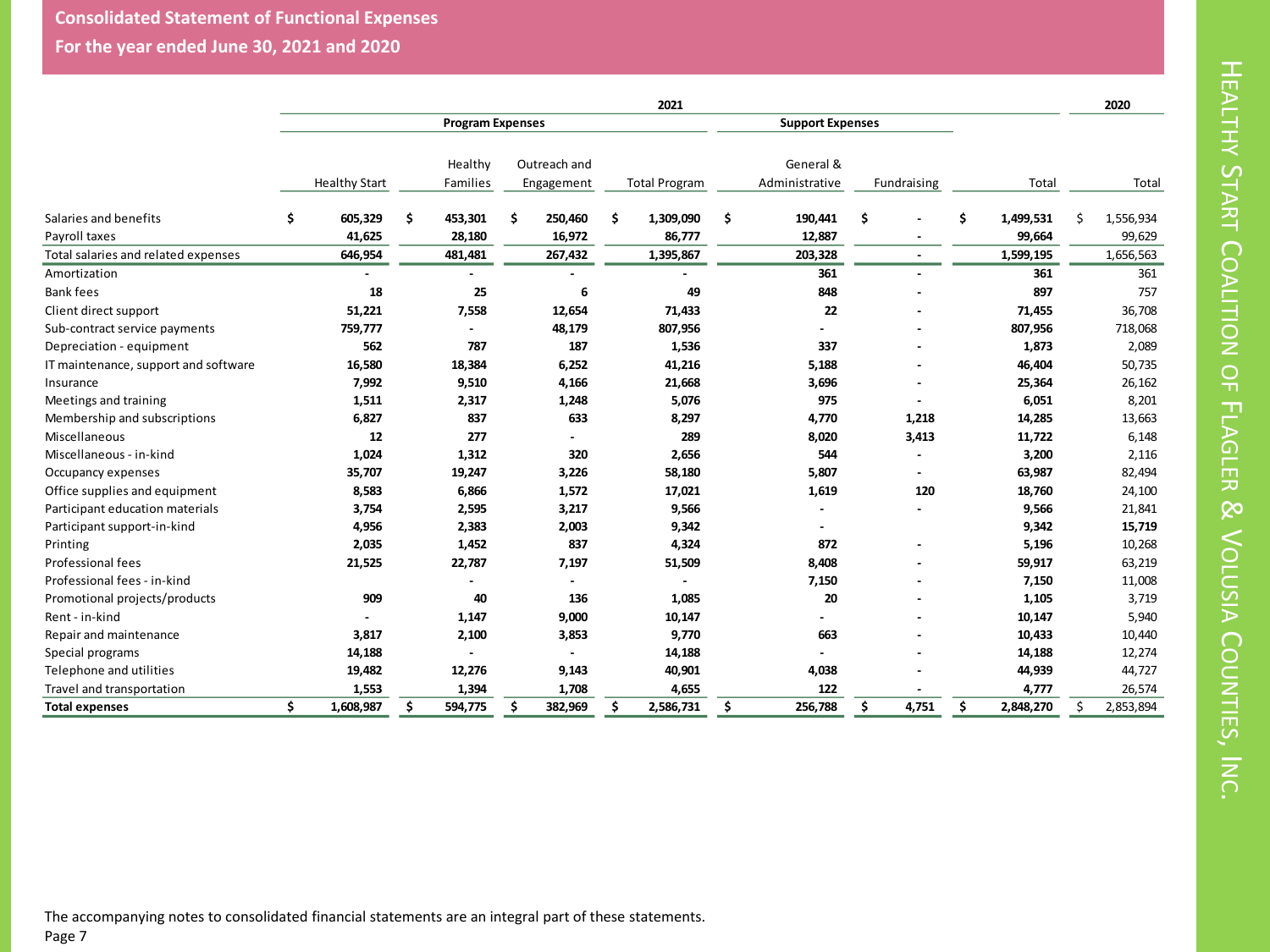**Consolidated Statement of Cash Flows**

# **For the year ended June 30, 2021 and 2020**

|                                                           | 2021          | 2020            |
|-----------------------------------------------------------|---------------|-----------------|
| Cash flows from operating activities                      |               |                 |
| Change in net assets                                      | \$<br>103,029 | \$<br>(20, 865) |
| Adjustments to reconcile change in net assets to          |               |                 |
| net cash provided by (used in) operating activities:      |               |                 |
| Depreciation                                              | 13,789        | 15,021          |
| Amortization                                              | 361           | 361             |
| Decrease (increase) in certain assets:                    |               |                 |
| Due from grants/contracts                                 | 211,633       | (194, 045)      |
| Accounts receivable                                       | (935)         | 1,111           |
| Prepaid expenses                                          | (36, 971)     | 27,591          |
| <b>HSMCN holdback</b>                                     | (25, 160)     | 14,695          |
| Increase (decrease) in certain liabilities:               |               |                 |
| Due to subcontractors                                     | (155, 924)    | 72,316          |
| Accounts payable                                          | 6,414         | (44, 533)       |
| Accrued expenses                                          | (19, 442)     | 5,287           |
| Other current liabilities                                 | (313)         | (7, 818)        |
| Net cash provided by (used in) operating activities       | 96,481        | (130, 879)      |
| Cash flows from investing activities                      |               |                 |
| Purchase of property and equipment                        | (14, 055)     | (7, 945)        |
| Net cash used in investing activities                     | (14, 055)     | (7, 945)        |
| Cash flows from financing activities                      |               |                 |
| Principal payments on mortgage payable and line of credit | (25, 923)     | (24, 677)       |
| Net cash used in financing activities                     | (25, 923)     | (24, 677)       |
| Net increase (decrease) in cash and cash equivalents      | 56,503        | (163, 501)      |
| Cash and cash equivalents, beginning of period            | 705,853       | 869,354         |
| Cash and cash equivalents, end of period                  | \$<br>762,356 | \$<br>705,853   |
|                                                           |               |                 |
| Supplementary disclosure of cash flow Information         |               |                 |
| Cash paid during the year for interest                    | \$<br>10,127  | \$<br>11,373    |

HEALTHY START  $\bigcap$ OALITION 으<br>ㅠ FLAGLER  $\approx$ OLUSIA  $\bigcap$ OUNTIES $\overline{\phantom{a}}$ NC.

The accompanying notes to consolidated financial statements are an integral part of these statements. Page 8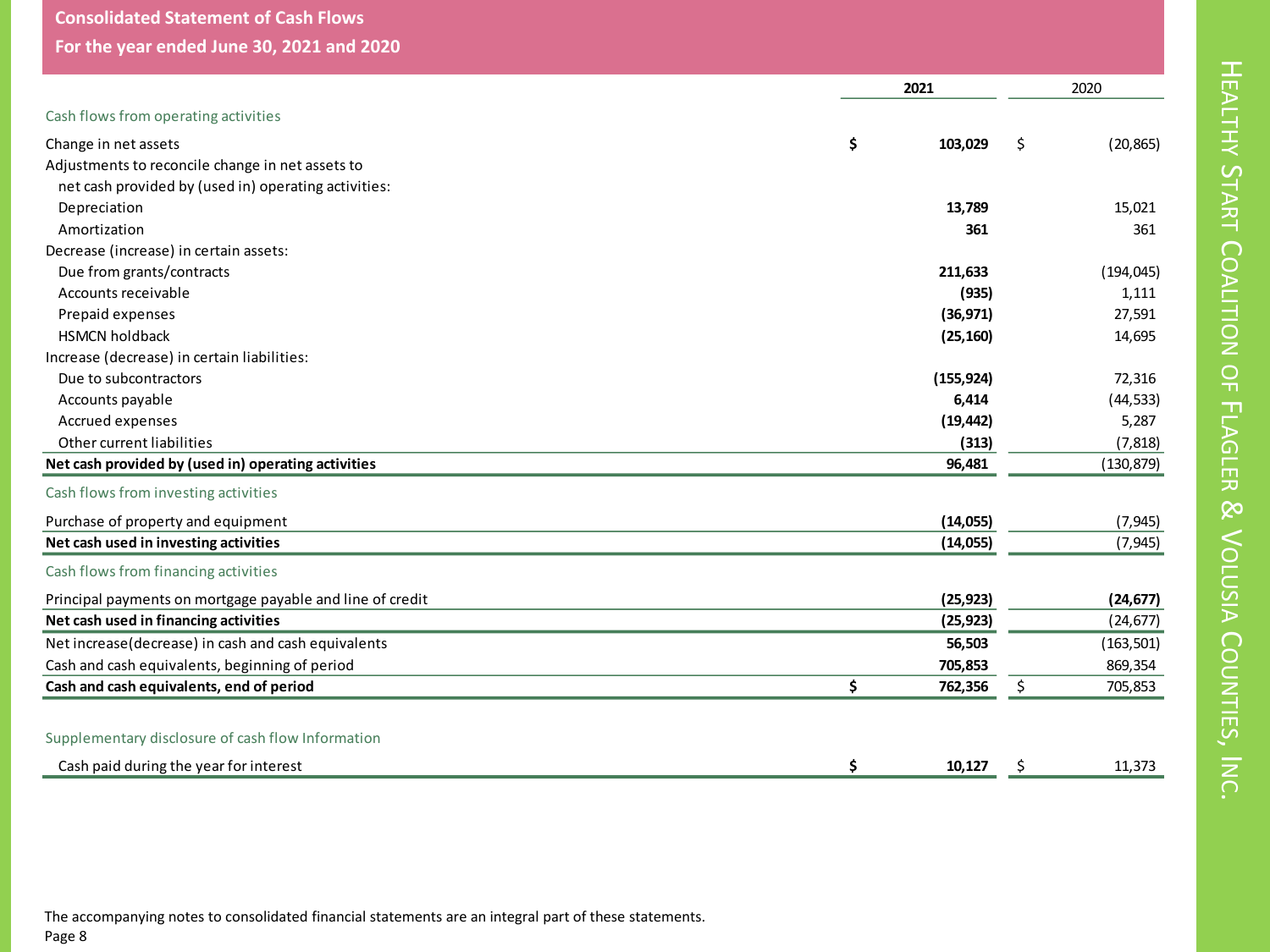# Summary of Significant Accounting Policies

The following is a summary of the more significant accounting policies and practices of Healthy Start Coalition of Flagler and Volusia Counties, Inc. (the Coalition), which affect significant elements of the accompanying financial statements.

**Entities Whose Financial Results Are Consolidated in the Financial Statements -** The financial statements present the consolidated financial results of Healthy Start Coalition of Flagler and Volusia Counties, Inc. and its wholly owned subsidiary, with all significant balances and transactions between the two entities eliminated.

**General –** The Coalition was organized under the authority of the Department of Health to implement the provisions of Florida's Healthy Start legislation in Flagler and Volusia Counties, Florida. It is the intent of the Healthy Start initiative to improve the health and well-being of Florida's pregnant women and young children. Two of the major components of this comprehensive legislation were the creation of the Healthy Start program and the Healthy Start Coalitions. The Coalitions were given the legislative mandate to ensure that adequate and accessible systems of care are in place for all pregnant women and young children. In order to achieve this comprehensive directive, the Coalitions are required to perform a number of key functions, including the following:

- I. Building and maintaining broad community input and collaboration.
- II. Increasing overall public awareness of the importance of investing in pregnant women and children.
- III. Performing short and long range planning for the target population.
- IV. Allocating available federal and state maternal and child health funds on a local level for the provision of Healthy Start services.

# **Note 1 - continued**

**Basis of Presentation –** The financial statements have been prepared in accordance with accounting principles generally accepted in the United States of America on the accrual basis of accounting.

Financial statement presentation follows the recommendations of the Financial Accounting Standards Board ASC 958-205, the Coalition is required to report information regarding its financial position and activities according to two classes of net assets: net assets without donor restrictions and net assets with donor restrictions.

Net assets and changes therein are classified and reported as follows:

- **I. Net assets without donor restrictions –** Net assets that are not subject to donor-imposed stipulations. The Board may designate a portion of these assets for specific purposes which makes them unavailable for use at management's discretion.
- **II. Net assets with donor restrictions** Net assets subject to donorimposed stipulations that will be met either by actions of the Coalition and/or passage of time. Restrictions may stipulate that the Coalition maintain them permanently. Generally, the donors of these assets permit the Coalition to use all or part of the income earned on related investments for general or specific purposes.

**Revenues and Support** – The Coalition reports revenues and support received as with donor restrictions or without donor restrictions depending on the existence and/or nature of any donor restrictions. When a donor restriction expires, that is, when a stipulated time restriction ends or a purpose restriction is accomplished, net assets with donor restrictions are reclassified to net assets without donor restrictions and reported in the statement of activities as net assets released from restrictions. Donor restricted contributions whose restrictions are met in the same reporting period are reported as unrestricted support. Amounts received but not yet earned, are reported as deferred revenue.

**Cash and Cash Equivalents —** Cash equivalents consist of highly liquid investments with an initial maturity of three months or less. Fair value approximates carrying amounts.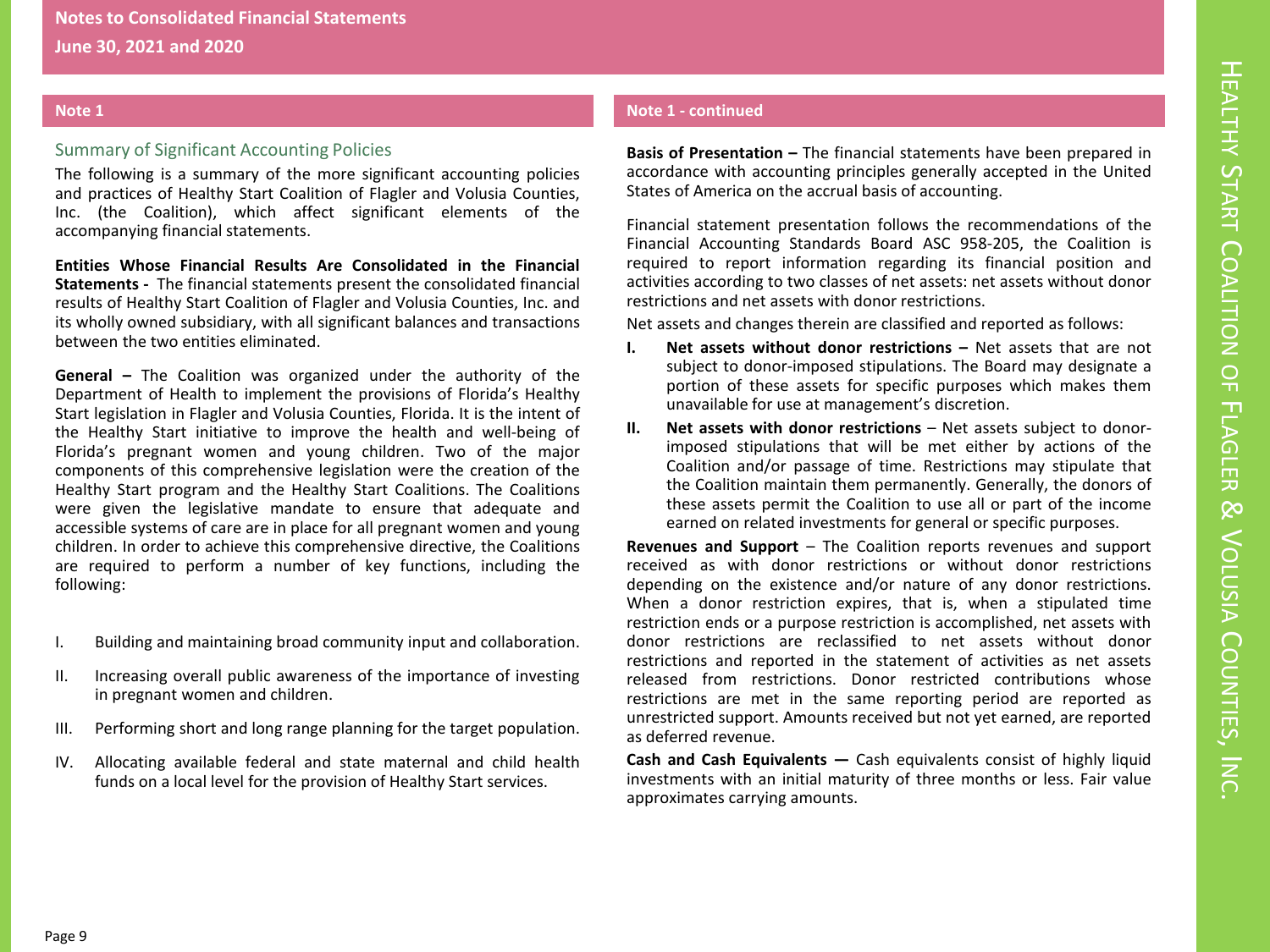### **Note 1 - continued**

#### Summary of Significant Accounting Policies

**Property and Equipment –** It is the Coalition's policy to capitalize property and equipment over \$2,500. Lesser amounts are expensed. Property and equipment are recorded at cost if purchased or fair value if contributed. The cost of property and equipment is being charged to operations using the straight-line method of depreciation over estimated useful lives ranging from three to five years for equipment and thirtynine years for real property.

**Payments due from Grants/Contracts and Accounts Receivables –** The Coalition reports accounts receivable, due from grants/contracts, and other receivables at the amount management expects to collect on balances outstanding at year-end. Management closely monitors outstanding balances and writes off, as of year-end, all balances that are deemed uncollectible. Generally accepted accounting principles require that the allowance method be used to reflect bad debt expense. However, the effect of the use of the direct write-off method is not materially different from the results that would have been obtained had the allowance method been followed.

**HSMCN Medicaid Holdback –** The Coalition's contract with HSMCN allows for a 3% holdback, for five years, of amounts earned under the contract for potential Medicaid chargebacks. The Coalition carries the amount management expects to collect on balances outstanding at yearend. Amounts are carried as noncurrent assets.

**In-kind Contributions –** The Coalition records the value of donated goods or services when there is an objective basis available to measure their value. Donated materials and equipment are reflected as in-kind contributions in the accompanying statements at their estimated values at date of receipt. The value of contributed rental space, professional fees, and subcontracted services included in the financial statements for the years ended June 30, 2021 and 2020 are valued at \$29,838 and \$34,783, respectively. Also, during the years ended June 30, 2021 and 2020, a substantial number of volunteers provided services, these services are valued at \$1,380 and \$15,030, respectively and are not recognized in the accompanying financial statements.

**Income Taxes –** Income taxes are not provided for in the financial statements since the Coalition is exempt from federal and state income taxes under section 501(c)(3) of the Internal Revenue Code and similar state provisions. The Coalition is treated as a public supported organization, and not as a private foundation. Management is not aware of any activities that would jeopardize the Coalition's tax-exempt status.

## **Note 1 - continued**

The Coalition accounts for uncertain tax positions, if any, in accordance with ASC Section 740. In accordance with these professional standards, the Coalition recognizes tax positions only to the extent that Management believes it is "more likely than not" that its tax positions will be sustained upon IRS examination. Management believes that it has no uncertain tax positions that qualify for either recognition or disclosure in the financial statements for the year ended June 30, 2021.

The Coalition believes that its income tax filing positions will be sustained upon examination and does not anticipate any adjustments that would result in a material adverse effect on the Coalition 's financial condition, results of operations, or cash flows. Accordingly, the Coalition has not recorded any reserves, or related accruals for interest and penalties for uncertain income tax positions at June 30, 2021.

The Coalition is subject to routine audits by taxing jurisdictions; however, there are currently no audits for any tax periods in progress. The Coalition believes it is no longer subject to income tax examinations for fiscal years ending prior to June 30, 2018.

The Coalition's policy is to classify income tax related interest and penalties, if any, in interest expense and other expenses, respectively.

**Functional Allocation of Expenses –** The cost of the various activities of the Coalition have been summarized on a functional basis in the statement of activities. Accordingly, certain costs have been allocated among the program and support services categories. Currently, the Coalition's program services are classified into three functional expense categories, funding allocation for Healthy Start services, Healthy Families services, and Outreach and Engagement services. The Coalition's supporting services consist of general and administrative expenses including costs incurred in the development and implementation of the maternal and infant health care plan.

**Subsequent Events –** The Coalition has evaluated subsequent events through the date the financial statements were issued, which was December 14, 2021 the date of the Coalition's audit report for the period ended June 30, 2021.

**Use of Estimates –** The preparation of financial statements in conformity with generally accepted accounting principles requires management to make estimates and assumptions that affect certain reported amounts and disclosures. Accordingly, actual results could differ from those estimates.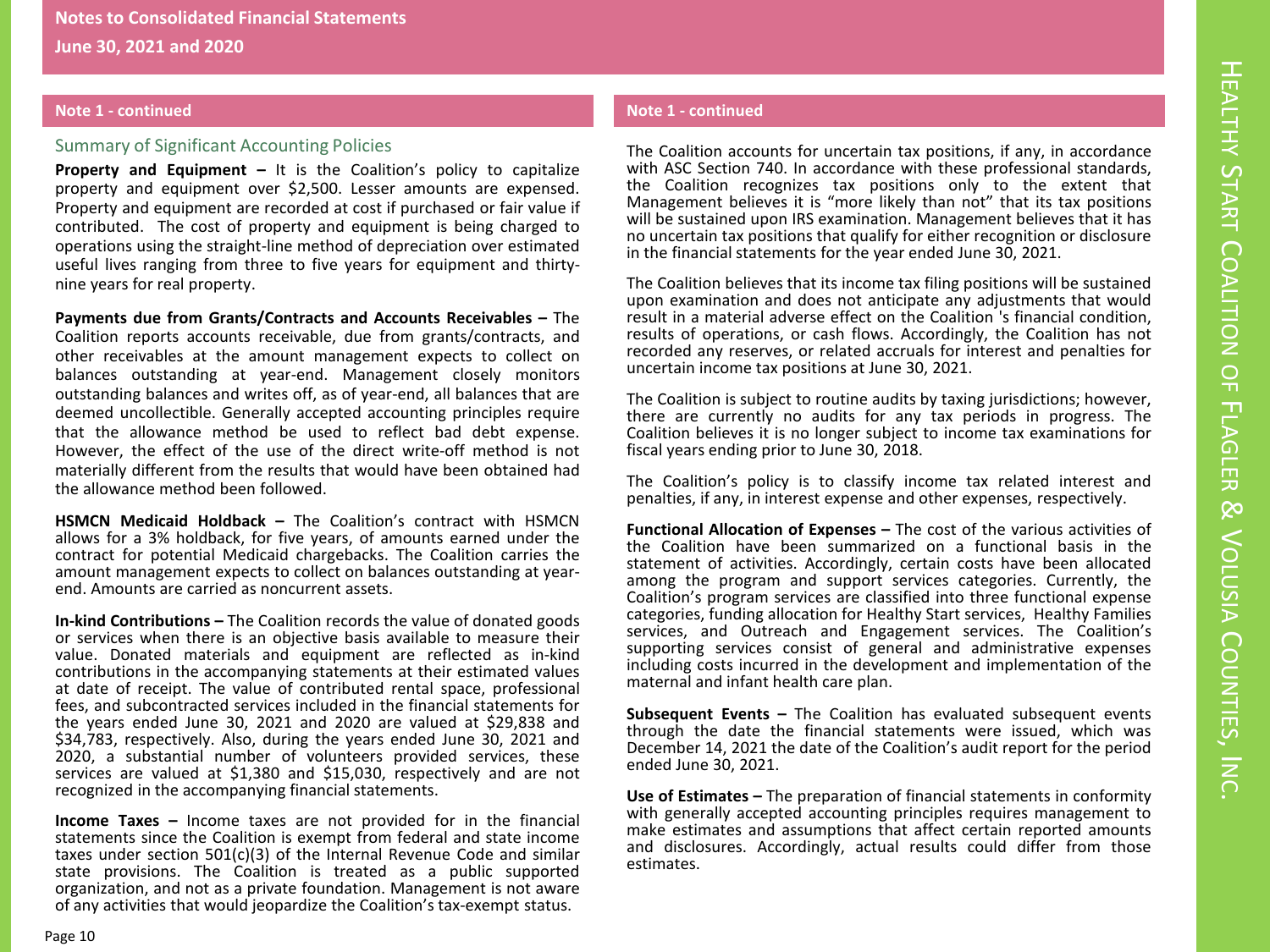#### **Note 1 - continued**

**Reclassification -** Certain prior year amounts have been reclassified to conform to the June 30, 2021 presentation. Such reclassifications had no impact on the consolidated statement of activities or net assets.

## **Note 2**

#### Concentrations of Credit Risk

The Coalition maintains cash balances in a bank. These balances are insured by the Federal Deposit Insurance Corporation up to \$250,000. As of June 30, 2021 and 2020, the uninsured portion of this balance was \$527,321 and \$346,761, respectively.

# **Note 3**

### Significant Concentrations

The Coalition receives grants from the Healthy Start MomCare Network, representing approximately 34% of total income, State of Florida's Department of Health, representing approximately 23% of total income, and the Ounce of Prevention Fund of Florida/Healthy Families Florida, representing approximately 21% of total income. It is reasonably possible that in the near term these sources could reduce or cease funding which would cause a severe impact on the Coalition and its ability to continue its operations. In the event these entities discontinue funding the program, the Coalition would have a difficult time achieving current program goals.

# **Note 4**

# Funding of Operations

One of the Coalition's primary sources of funding is a contract with the Florida Department of Health to conduct local maternal and child health planning activities and to allocate and administer funds for subcontracted Healthy Start direct services. The term of the contract was July 1, 2020 through June 30, 2021. The contract allows the Coalition to expend up to \$177,817 of the contract for Coalition operations, \$84,902 for Coordinated Intake & Referral Services, \$19,606 for implementation of a local Fetal and Infant Mortality Review (FIMR) project and up to 10% of the total contract award for indirect/administrative costs. The balance of the contract, \$324,635, is allocated to various organizations in Flagler and Volusia counties to provide subcontracted Healthy Start services. Another of the Coalition's primary sources of funding is a contract with the Ounce of Prevention Fund of Florida/Healthy Families Florida. Payments are made monthly on a reimbursement basis for reasonable costs incurred, provided that the items are contained in the approved contract budget. A match of 25% of funds expended is required through cash or in-kind contributions provided by the Coalition and its subrecipients. This match was met in 2021 and 2020.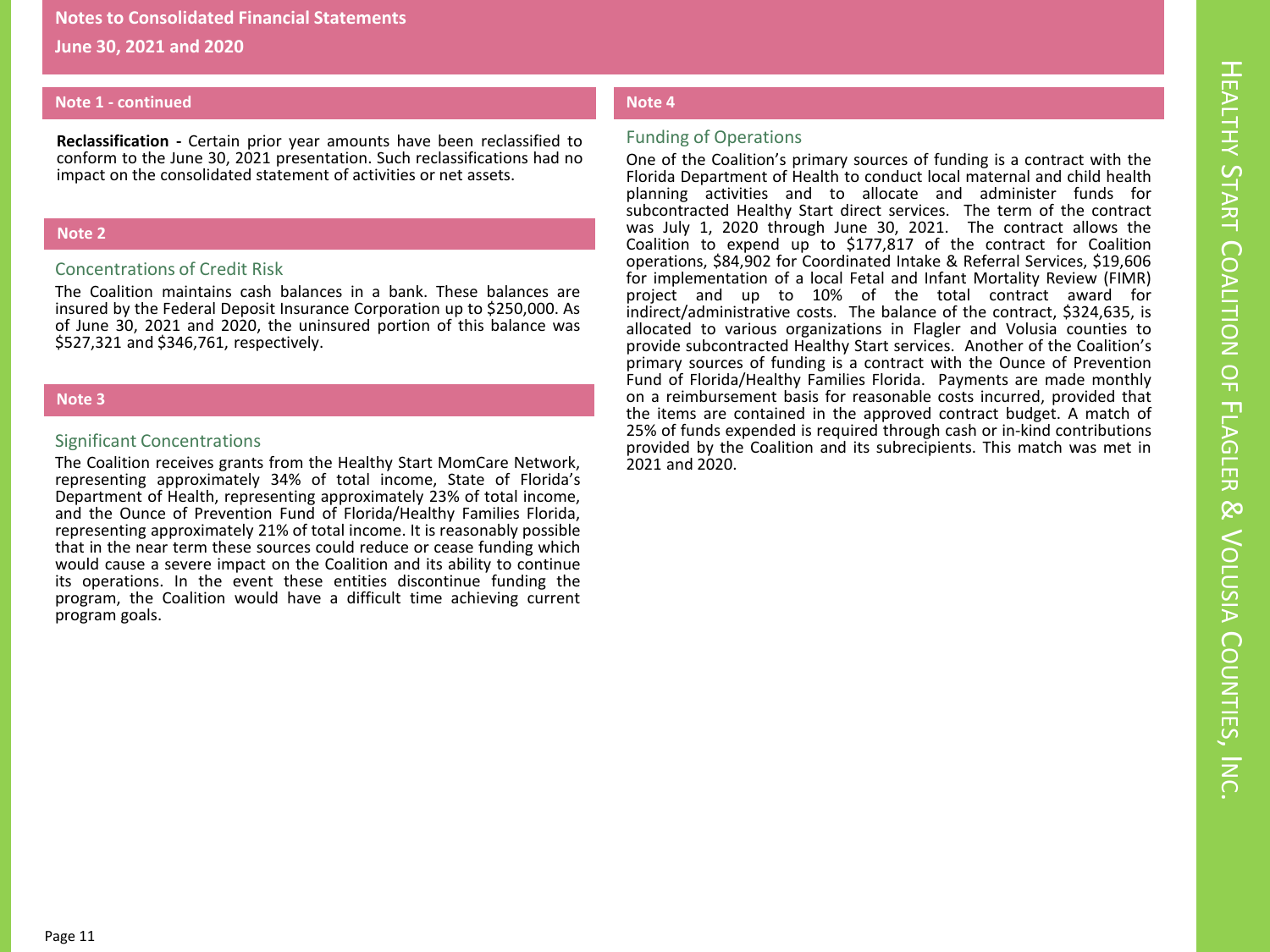# Payments Due From Grants and Contracts

As of June 30, 2021 and 2020 payments due from grants and contracts was composed of:

|                                                        | 2021      | 2020      |
|--------------------------------------------------------|-----------|-----------|
| <b>Healthy Start MomCare Network</b>                   | \$345,989 | \$346,092 |
| Department of Health                                   | 112,400   | 111,777   |
| Ounce of Prevention - Healthy Families                 | 55,576    | 64,640    |
| Children's Home Society                                | 41,440    | 166,424   |
| Community Partnership for Children                     | 24,056    | 10,747    |
| West Volusia Hospital Authority                        | 10,703    | 12,308    |
| Volusia. Flagler Coalitions for the<br><b>Homeless</b> | 1,709     |           |
| County of Volusia (CFAB)                               |           | 30,752    |
| The House Next Door, Inc.                              |           | 17,606    |
| Total                                                  | \$591,873 | 778,346   |

# **Note 6**

# Property and equipment

As of June 30, 2021 and 2020 property and equipment consisted of:

|                                  | 2021         | 2020         |
|----------------------------------|--------------|--------------|
| Equipment                        | \$<br>56,237 | \$<br>42,181 |
| Land                             | 123,000      | 123,000      |
| <b>Building and improvements</b> | 396,881      | 396,881      |
| Total property and equipment     | 576,118      | 562,062      |
| Less: accumulated depreciation   | 136,143      | 122,353      |
| Total                            | Ś<br>439,975 | 439,709      |

Property and equipment that is purchased with grant money is with donor restrictions, see Notes 10 and 11. The assets are released from restriction as their useful lives are diminished. The depreciation expense for the years ended June 30, 2021 and 2020 was \$13,789 (\$11,915 is expensed under occupancy expenses) and \$ 15,021 (\$12,932 is expensed under occupancy expenses, respectively. The amount released from restriction for equipment with donor restrictions for the years ended June 30, 2021 and 2020 was \$1,537 and \$1,550, respectively.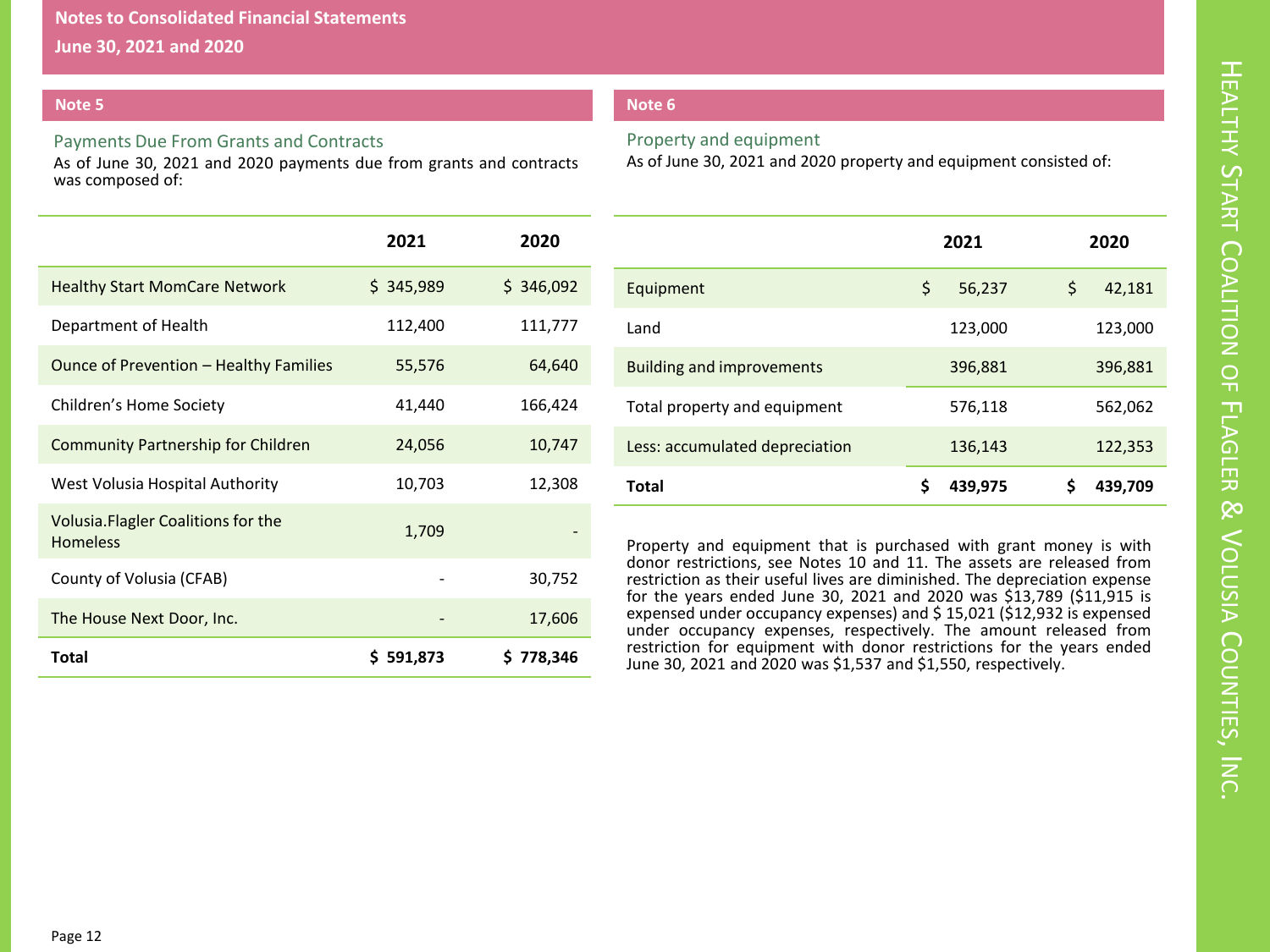### Note Payable – Line of Credit

At June 30, 2021 and 2020 the Coalition's revolving line of credit provides for borrowings up to \$250,000. The interest was payable at the Prime Rate, as established from time to time by BB&T Bank, plus 1.5%. The rate as of June 30, 2021 was 4.75%. The short-term borrowing amount outstanding under this credit facility was \$-0- at June 30, 2021 and 2020. This line of credit is secured by substantially all of the Coalition's business assets.

#### Mortgages Payable

At June 30, 2021 and 2020, \$196,115 and \$222,038, respectively, was outstanding under a mortgage payable with BB&T Bank, payable in monthly installments of \$3,004 including interest at 4.75% and principal, with a maturity date of October 5, 2027. The mortgage was collateralized by the real property at 109 Executive Circle, Daytona Beach, FL including a subordination of rents received.

|                       | 2021    | 2020    |
|-----------------------|---------|---------|
| Mortgages payable     | 168,754 | 197,361 |
| Plus: current portion | 27,361  | 24,677  |
| Total                 | 196,115 | 222,038 |

# **Note 7 - continued**

Maturities of long-term debt for years subsequent to June 30, 2021:

| Year Ending June 30, | <b>Amount</b> |
|----------------------|---------------|
| 2022                 | 27,361        |
| 2023                 | 28,690        |
| 2024                 | 30,082        |
| 2025                 | 31,544        |
| 2026                 | 33,074        |
| Thereafter           | 45,364        |
| <b>Total</b>         | \$<br>196,115 |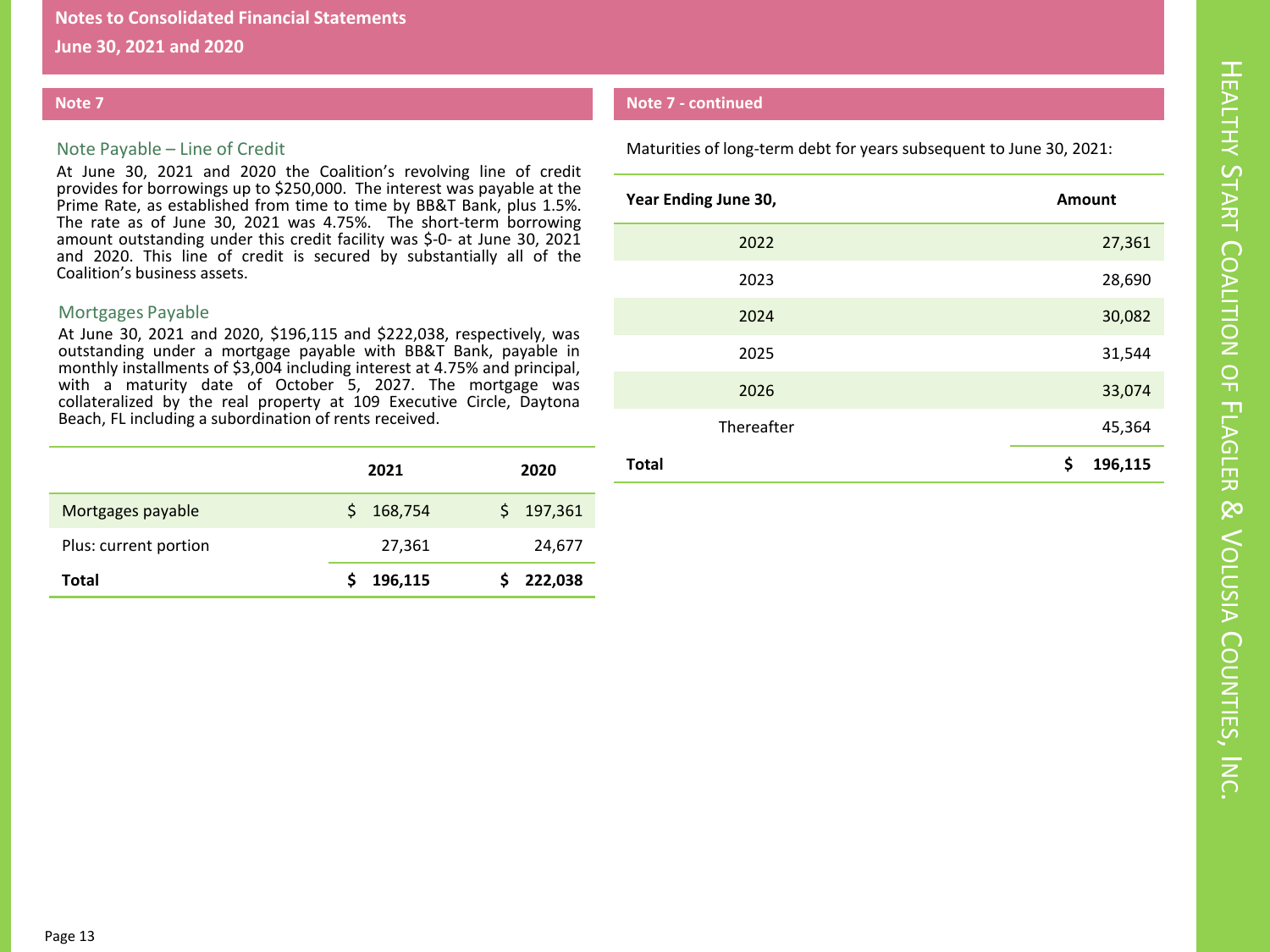# Commitments

As of June 30, 2021 the Coalition has lease agreements for the rental of office equipment, which expire in April 2022. Minimum rental expense, on an annual basis, is as follows:

| Year Ending June 30, | <b>Amount</b> |
|----------------------|---------------|
| 2022                 | 7,060         |
| 2023                 |               |
| Thereafter           | -             |
| <b>Total</b>         | \$<br>7,060   |

Repair and maintenance expense, which includes equipment rental, for the years ended June 30, 2021 and 2020 was \$10,138 and \$10,440, respectively.

# **Note 9**

# Liquidity and availability of resources

The Coalition's financial assets available within one year of the statement of financial position date for general expenditures are as follows:

|                                                                                                       | 2021          | 2020          |
|-------------------------------------------------------------------------------------------------------|---------------|---------------|
| Cash and cash equivalents                                                                             | Ś.<br>762,356 | \$<br>705,853 |
| Grants/contracts receivable                                                                           | 591,873       | 778,346       |
| <b>Accounts receivable</b>                                                                            | 1,800         | 865           |
| Total financial assets available<br>within one year                                                   | 1,356,029     | 1,485,064     |
| Less amounts unavailable for<br>general expenditures within<br>one year due to:                       |               |               |
| Restricted by donors with<br>purpose restrictions                                                     | 1,126,240     | 1,039,490     |
| Amounts unavailable to<br>management without Board's<br>approval:                                     |               |               |
| Board designated for working<br>capital                                                               | 143,000       | 143,000       |
| <b>Total financial assets available</b><br>for management for general<br>expenditures within one year | \$86,789      | \$302,574     |

# Liquidity Management

The Coalition maintains a policy of structuring its financial assets to be available as its general expenditures and liabilities become due.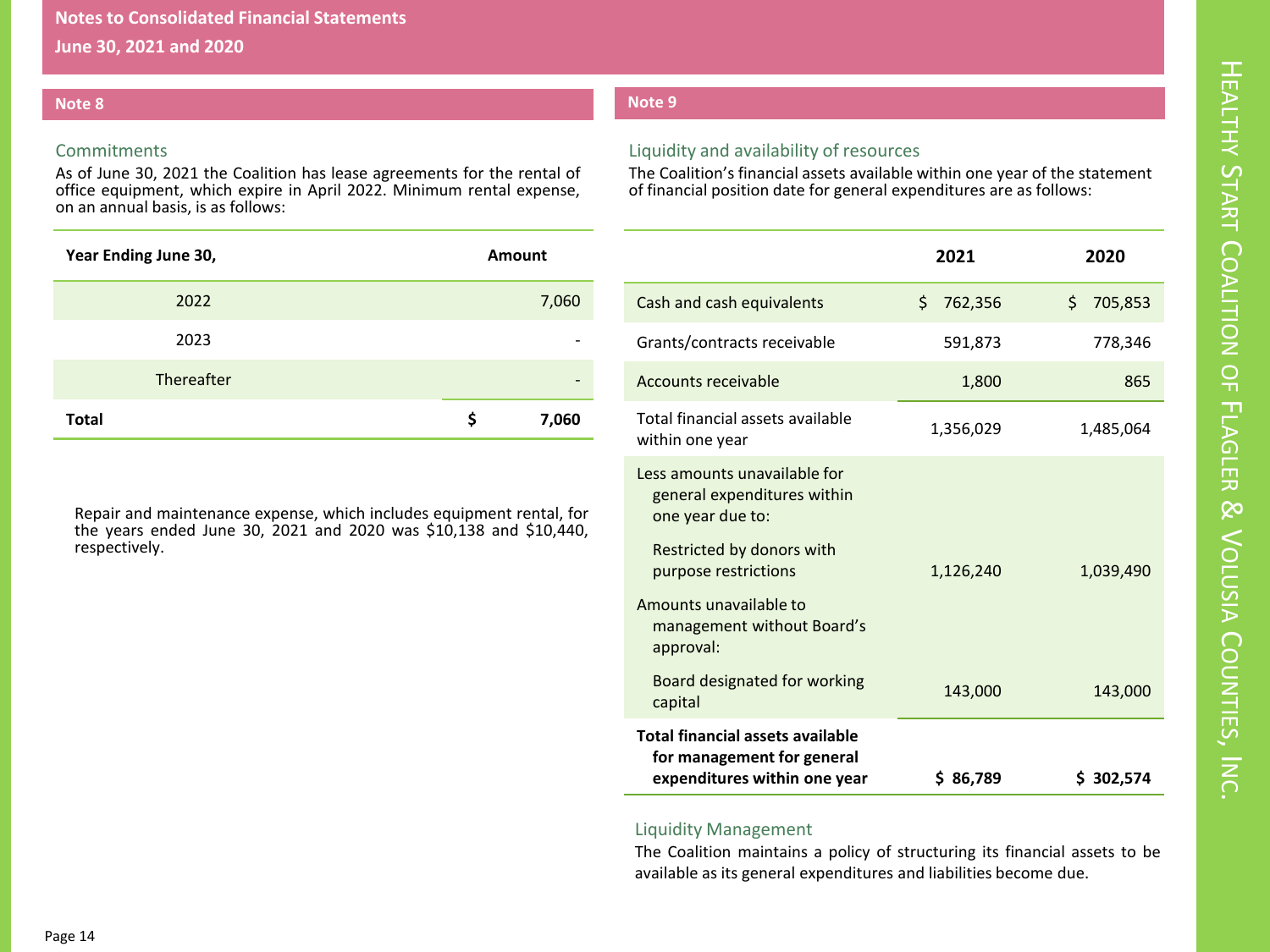**June 30, 2021 and 2020**

# **Note 10**

# Net assets with donor restrictions

Net assets with donor restrictions as of June 30, 2021 and 2020 consist of the following:

| Not |  |
|-----|--|
|     |  |

# Net assets released from restrictions

A summary of net assets released from donor restrictions by incurring expenses to satisfy either the donors' purpose or time restriction at June 30, 2021 and 2020 are as follows:

| 2021        | 2020        |
|-------------|-------------|
| \$1,029,274 | \$937,730   |
| 40,433      | 27,383      |
| 25,405      | 18,536      |
| 11,054      | 1,637       |
| 8,112       | 1,592       |
| 6,417       | 4,416       |
| 5,545       | 23,196      |
|             | 25,000      |
| \$1,126,240 | \$1,039,490 |
|             |             |

|                                      | 2021          | 2020          |
|--------------------------------------|---------------|---------------|
| <b>Healthy Start MomCare Network</b> | Ś.<br>899,435 | Ś.<br>771,460 |
| <b>Participant Assistance</b>        | 27,383        | 15,548        |
| <b>Hunter Foundation</b>             | 25,000        |               |
| West Volusia Hospital Authority      | 23,196        | 40,055        |
| <b>Volusia County-CFAB</b>           | 18,536        | 20,111        |
| Other programs                       | 4,351         | 1,742         |
| <b>House Next Door</b>               | 1,637         | 17,092        |
| Equipment restricted by grants       | 1,537         | 1,550         |
| <b>Lutheran Services Florida</b>     |               | 8,493         |
| Safe Sleep                           |               | 71            |
| <b>Total</b>                         | \$1,001,075   | 876,122<br>s  |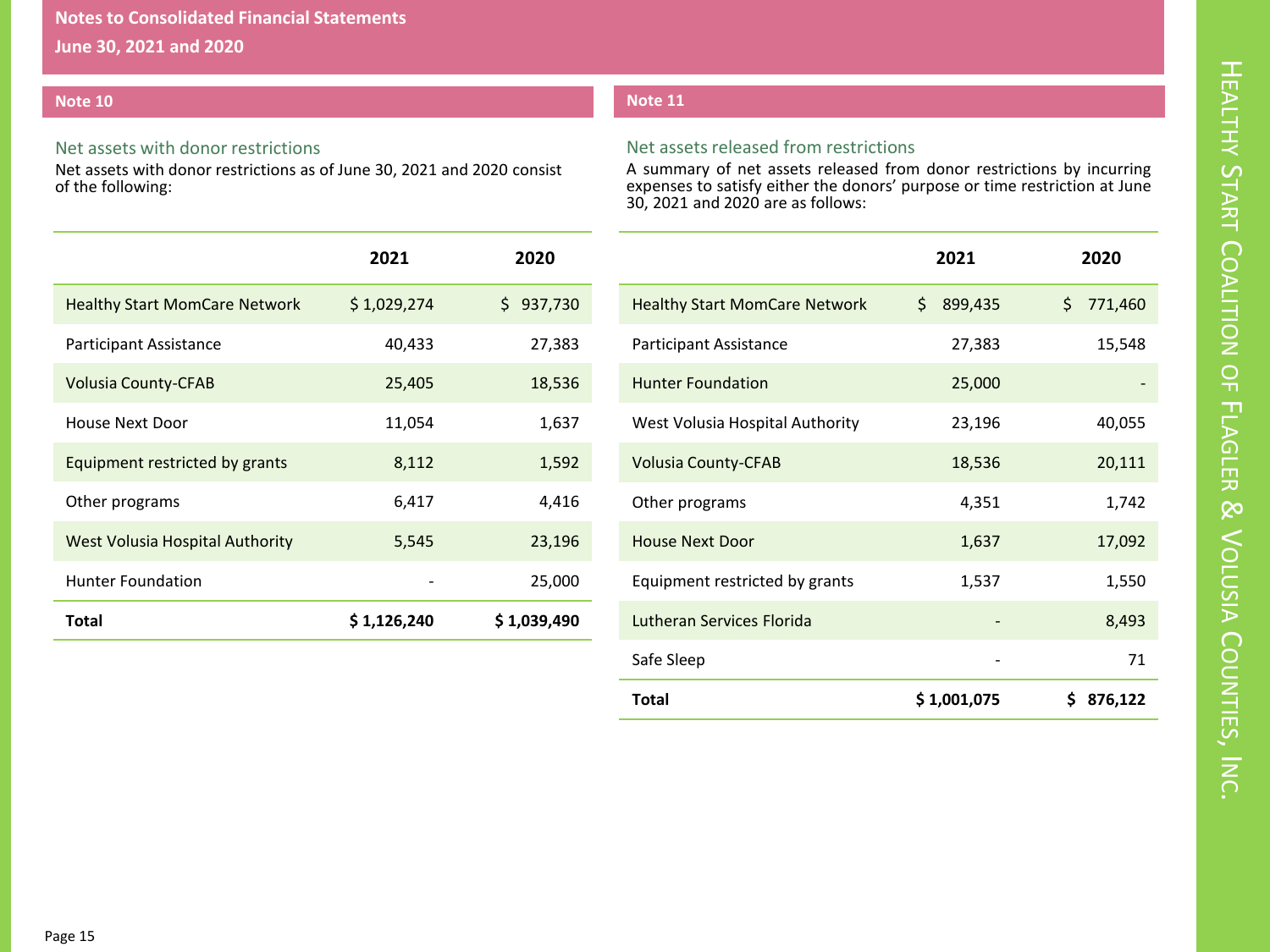# Contingency Events

In March 2020 , the World Health Organization declared the outbreak of a novel coronavirus ("COVID -19") as a pandemic, which continues to spread throughout the United States . The ultimate extent of the impact of COVID -19 on the financial performance of the Coalition will depend on future developments, including the duration and spread of COVID -19 , and the overall economy, all of which are highly uncertain and cannot be predicted . If future pledges, donations, volunteer in -kind services, financial markets, and/or the overall economy are impacted for an extended period, the Coalition's operating results may be materially and adversely affected .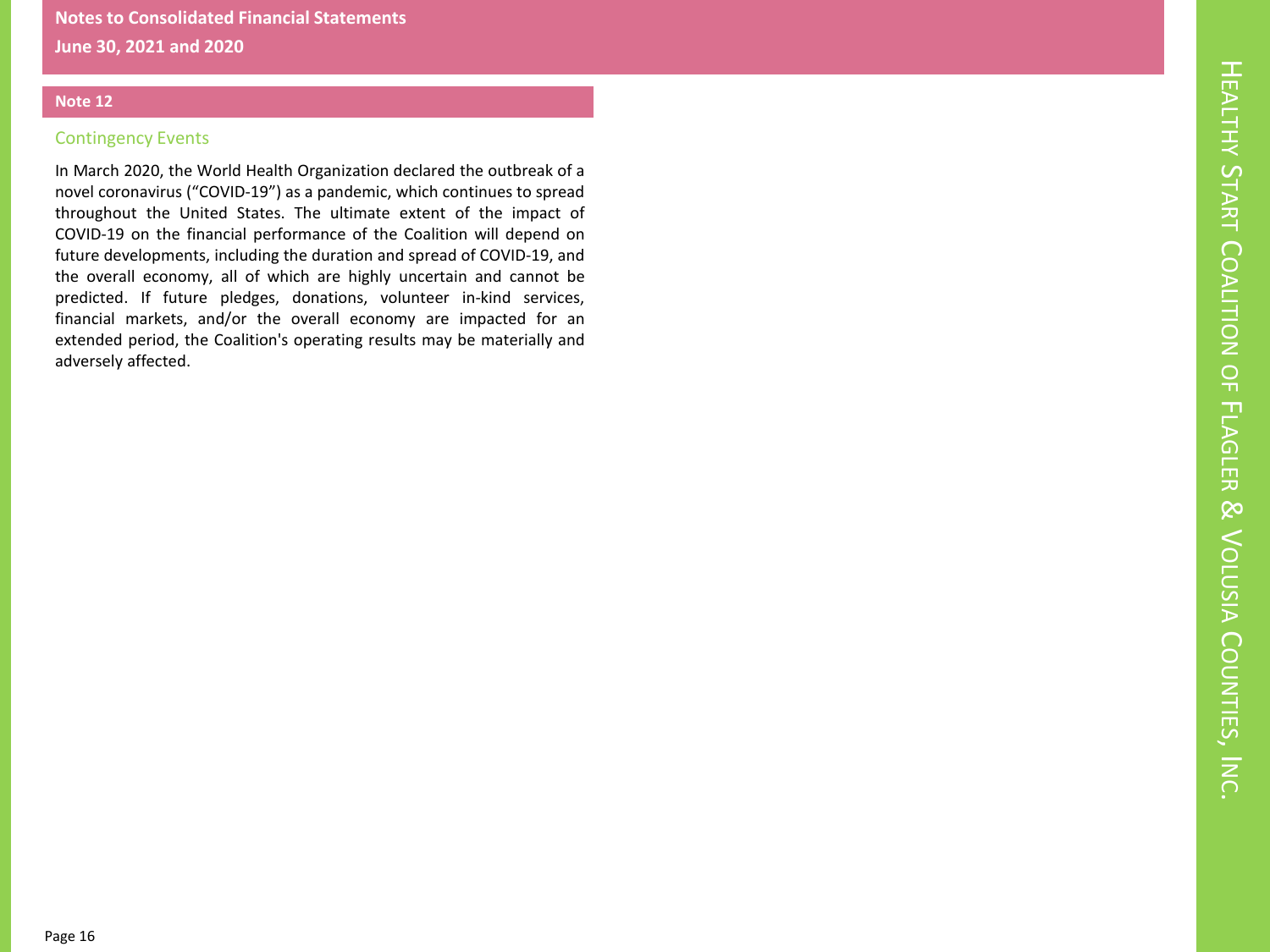COMPLIANCE SECTION

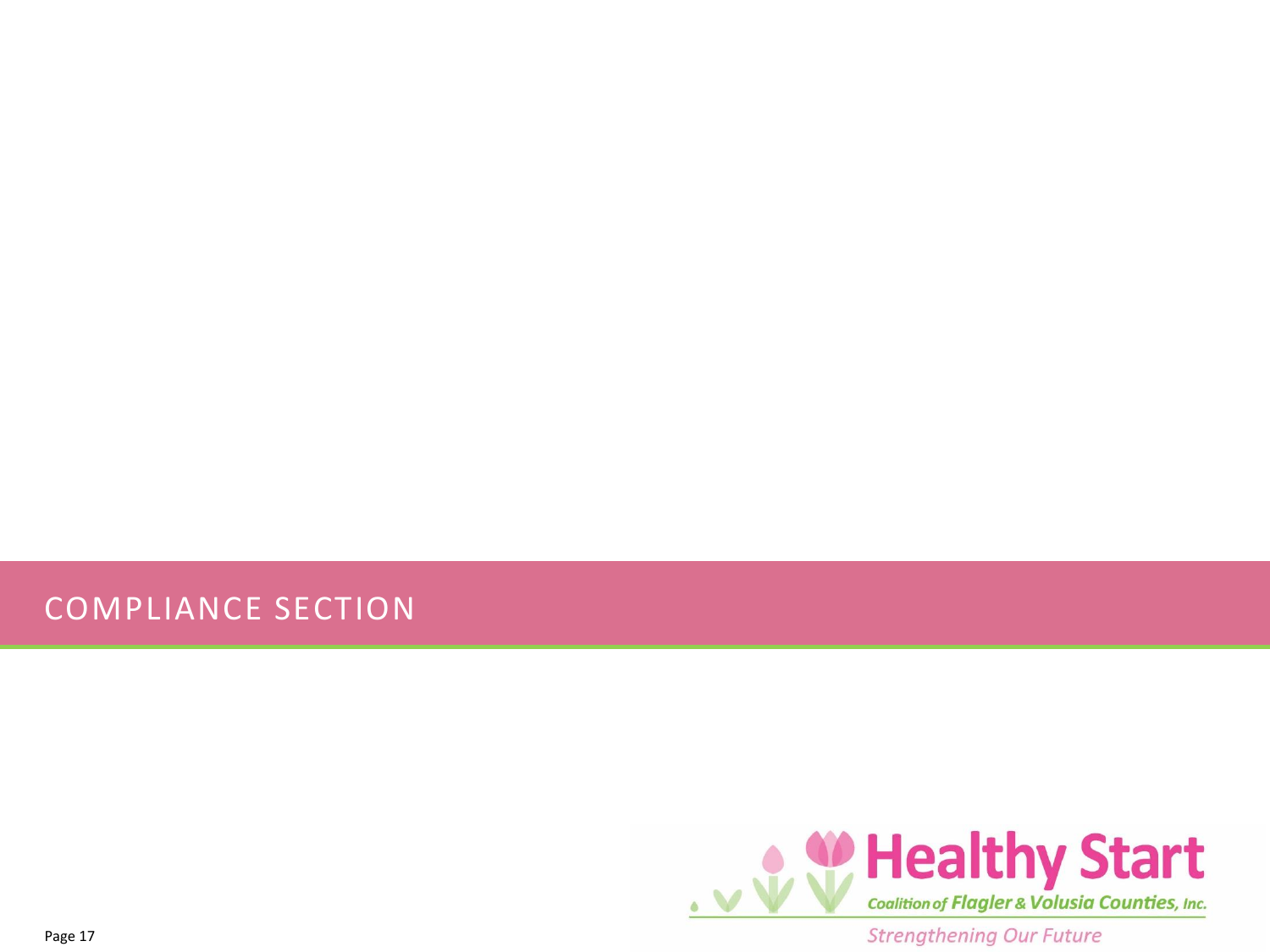# **Schedule of Expenditures of Federal Awards**

# **for the year ended June 30, 2021**

| Federal, pass-through entity,<br>Federal program/State project | CFDA number | Contract or<br>pass through number | <b>Federal Expenditures</b> | <b>Match Funds Provided</b><br>by the State of Florida | Transfers to<br>Subrecipients |
|----------------------------------------------------------------|-------------|------------------------------------|-----------------------------|--------------------------------------------------------|-------------------------------|
| U.S. Department of Health & Human Services                     |             |                                    |                             |                                                        |                               |
| Indirect programs:                                             |             |                                    |                             |                                                        |                               |
| Passed through the Healthy Start                               |             |                                    |                             |                                                        |                               |
| <b>MomCare Network</b>                                         |             |                                    |                             |                                                        |                               |
| Medical Assistance Program*                                    | 93.778      | FP076-11                           | 555,652                     | 353,716                                                | 400,221                       |
| Passed through the State of Florida                            |             |                                    |                             |                                                        |                               |
| Department of Health                                           |             |                                    |                             |                                                        |                               |
| Maternal and Child Health Services                             |             |                                    |                             |                                                        |                               |
| <b>Block Grant to the States</b>                               | 93.994      | COSCG                              | 66,540                      | 605,050                                                | 347,808                       |
| Passed through Healthy Families Florida                        |             |                                    |                             |                                                        |                               |
| Mary Lee Allen Promoting Safe and Stable Families              | 93.556      | HF 20-21-24                        | 31,805                      | 10,646                                                 |                               |
| Temporary Assistance to Needy Families                         | 93.558      | HF 20-21-24                        | 204,661                     | 359,336                                                |                               |
| Passed through Community Partnership for Children              |             |                                    |                             |                                                        |                               |
| Temporary Assistance to Needy Families                         | 93.558      | D12-19-HSC-FEP                     | 24,338                      |                                                        |                               |
| Stephanie Tubbs Jones Child Welfare Services                   | 93.645      | D12-19-HSC-FEP                     | 6,450                       |                                                        |                               |
| Foster Care Title IV-E                                         | 93.658      | D12-19-HSC-FEP                     | 24,485                      |                                                        |                               |
| <b>Adoption Assistance</b>                                     | 93.659      | D12-19-HSC-FEP                     | 2,960                       |                                                        |                               |
| <b>Community Based Child Abuse Prevention Grants</b>           | 93.590      | D12-20-HSC-LJ003                   | 79,899                      |                                                        |                               |
| Child Abuse and Neglect State Grant                            | 93.669      | D12-20-HSC-LJ003                   | 99,874                      |                                                        |                               |
| <b>Total expenditures of Federal Awards</b>                    |             |                                    | \$<br>1,096,664             | \$<br>1,328,748                                        | -\$<br>748,029                |

\* Designates major program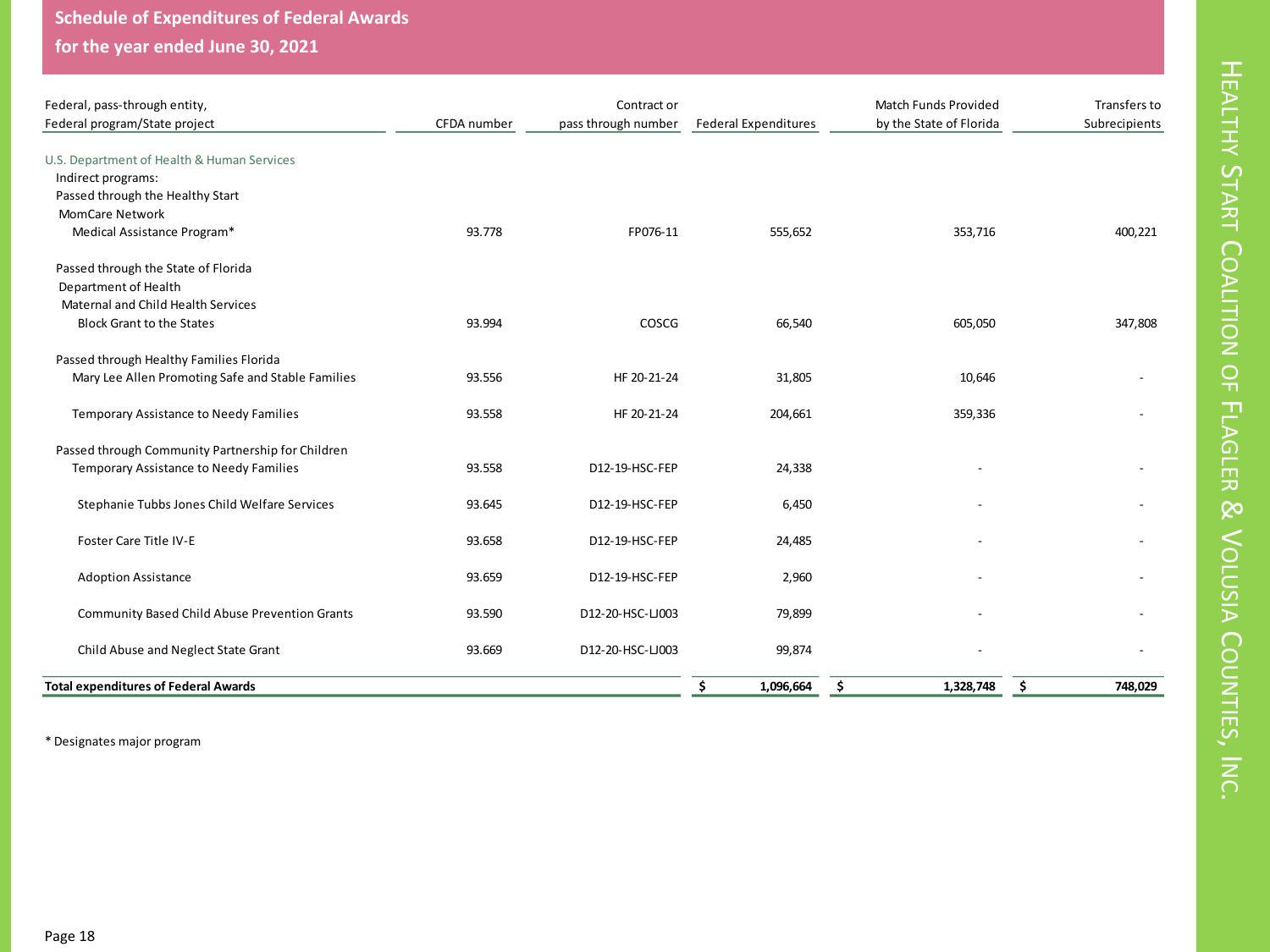#### Basis of Presentation

The accompanying Schedule of Expenditures of Federal Awards (the Schedule) includes the federal award activity of Healthy Start Coalition of Flagler and Volusia Counties, Inc . under programs of the federal government for the year ended June 30 , 2021 . The information in this schedule is presented in accordance with the requirements of Title 2 U . S . *Code of federal Regulation* Part 200 , *Uniform Administrative Requirements, Cost Principles, and Audit requirements for Federal Awards* (Uniform Guidance) . Because the Schedule presents only a selected portion of the operations of Healthy Start Coalition of Flagler and Volusia Counties, Inc., it is not intended to and does not present the financial position, change in net assets, or cash flows of Healthy Start Coalition of Flagler and Volusia Counties, Inc .

# **Note 2**

# Summary of Significant Accounting Policies

Expenditures reported on the Schedule are reported on the accrual basis of accounting . Such expenditures are recognized following the cost principles contained in the Uniform Guidance , wherein certain types of expenditures are not allowable or are limited as to reimbursement .

## **Note 3**

#### Indirect Cost Rate

Healthy Start Coalition of Flagler and Volusia Counties, Inc . has elected not to use the 10 % de minimis indirect cost rate allowed under the Uniform Guidance .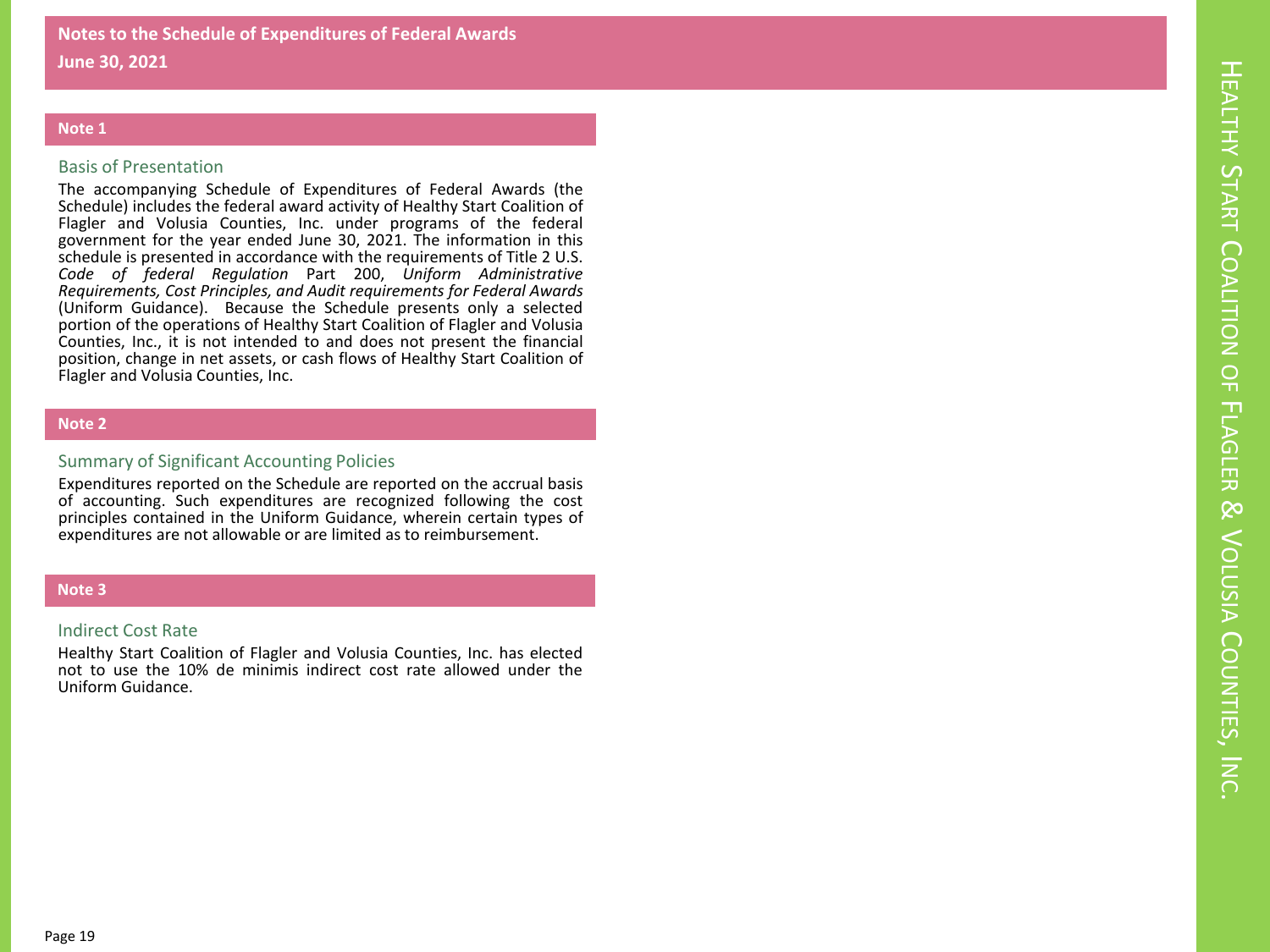## **Summary of Auditors' Results:**

1. The Independent Auditors' Report expresses an unmodified opinion on whether the consolidated financial statements of Healthy Start Coalition of Flagler & Volusia Counties, Inc. were prepared in accordance with GAAP.

2. No significant deficiencies relating to the audit of the consolidated financial statements are reported in the Independent Auditors' Report on the Internal Control Over Financial Reporting and on Compliance and Other Matters Based on an Audit of Financial Statements Performed in Accordance with *Governmental Auditing Standards*.

3. No instances of noncompliance material to the consolidated financial statements of Healthy Start Coalition of Flagler & Volusia Counties, Inc. were disclosed during the audit.

4. No significant deficiencies relating to the audit of the major federal awards program are reported in the Independent Auditors' Report on Compliance for Each Major Program and on Internal Control Over Compliance required by the Uniform Guidance.

5. The Independent Auditors' Report on Compliance for the Major Federal Award Program for Healthy Start Coalition of Flagler and Volusia Counties, Inc., expresses an unmodified opinion.

6. Audit findings that are required to be reported in accordance with 2CFR section 200.516(a) are reported in this schedule.

7. The program tested as a major program was: Medical Assistance Program CFDA# 93.778.

8. The threshold used for distinguishing between Type A and B programs was \$750,000.

9. Healthy Start Coalition of Flagler & Volusia Counties, Inc. was determined to be a low-risk auditee.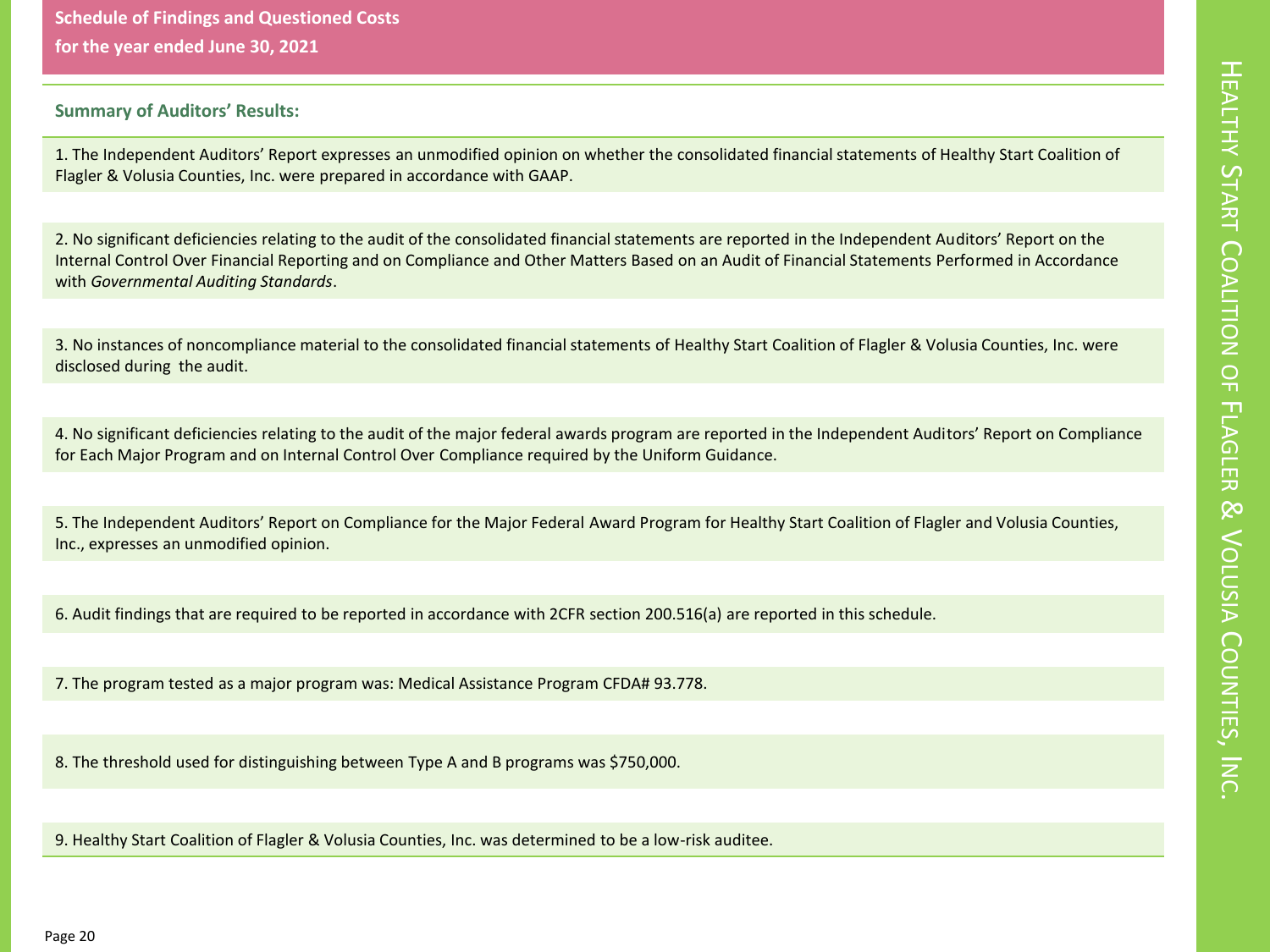EALTHY START  $\bigcap$ OALITION 으<br>ㅠ FLAGLER  $\approx$ OLUSIA  $\bigcap$ OUNTIES $\overline{\phantom{a}}$ NC.

H

**Schedule of Findings and Questioned Costs - continued for the year ended June 30, 2021**

**Findings related to the financial statements which are required to be reported in accordance with** *Governmental Auditing Standards:* **None** 

**Findings and questioned costs for major federal programs***:* **None** 

**Summary schedule of primary audit findings***:* There were no audit findings for the year ended June 30, 2020, relative to federal awards programs requiring action on part of the auditee for that fiscal year.

**Corrective Action Plan***:* There was no corrective action plan necessary for the year ended June 30, 2020, since there were no audit findings in the auditors' report for that fiscal year.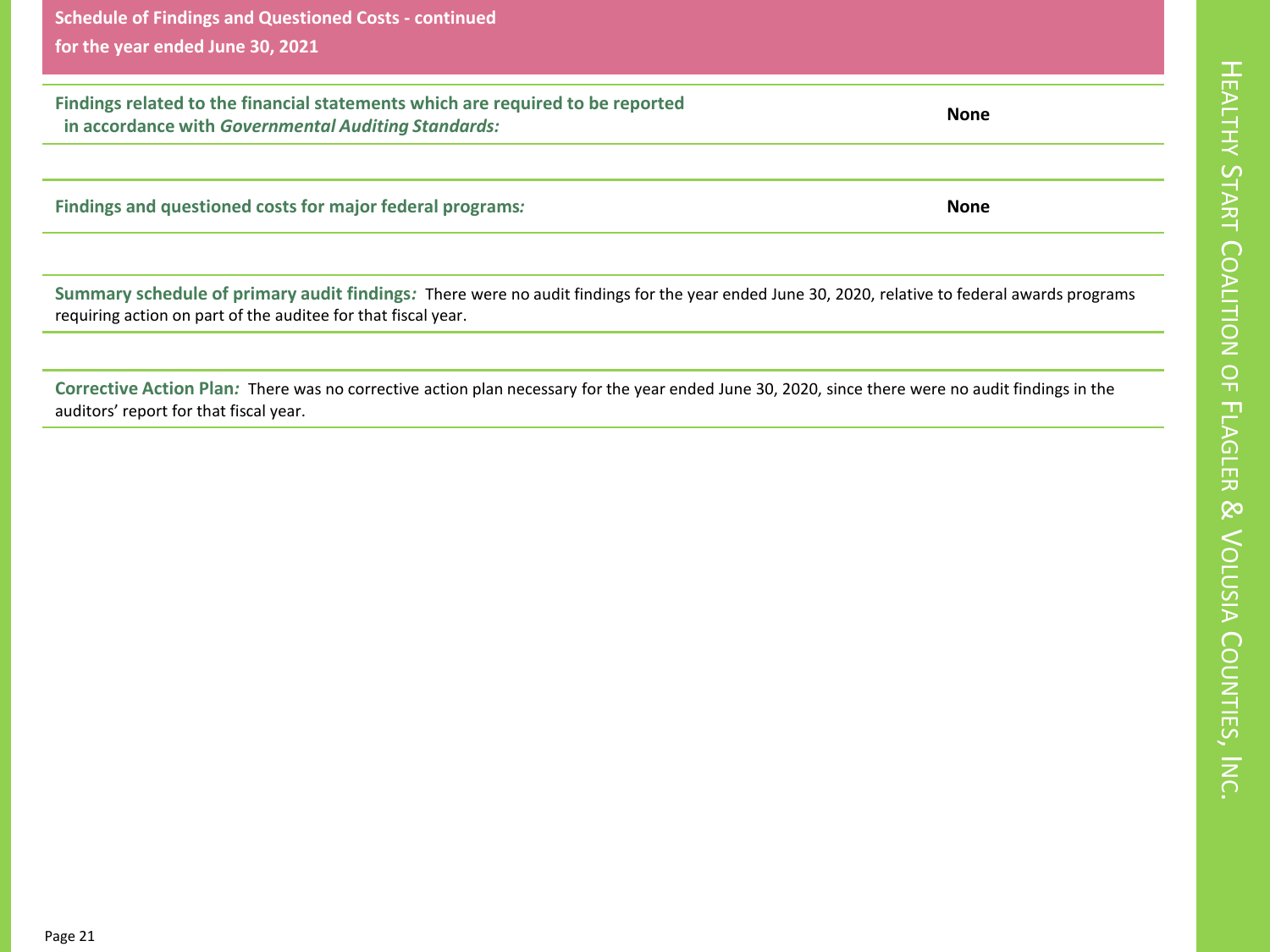# W CLARK & ASSOCIATES, LLC

Certified Public Accountants 1901 Mason Avenue – Suite 107 Daytona Beach, Florida 32117

INDEPENDENT AUDITORS' REPORT ON INTERNAL CONTROL OVER FINANCIAL REPORTING AND ON COMPLIANCE AND OTHER MATTERS BASED ON AN AUDIT OF FINANCIAL STATEMENTS PERFORMED IN ACCORDANCE WITH *GOVERNMENT AUDITING STANDARDS*

To the Board of Directors of Healthy Start Coalition of Flagler And Volusia Counties, Inc.

We have audited, in accordance with auditing standards generally accepted in the United States of America and the standards applicable to financial audits contained in *Government Auditing Standards*, issued by the Comptroller General of the United States the consolidated financial statements of Healthy Start Coalition of Flagler and Volusia Counties, Inc. (a nonprofit organization) which comprise the consolidated statement of financial position as of June 30, 2021 and the related consolidated statements of activities, functional expenses, and cash flows for the year then ended, and the related notes to the consolidated financial statements, and have issued our report thereon dated December 14, 2021.

#### Internal Control Over Financial Reporting

In planning and performing our audit, we considered Healthy Start Coalition of Flagler and Volusia Counties, Inc.'s internal control over financial reporting (internal control) to determine the audit procedures that are appropriate in the circumstances for the purpose of expressing our opinion on the financial statements, but not for the purpose of expressing an opinion on the effectiveness of Healthy Start Coalition of Flagler and Volusia Counties, Inc.'s internal control. Accordingly, we do not express an opinion on the effectiveness of the Organization's internal control.

A *deficiency in internal control* exists when the design or operation of a control does not allow management or employees, in the normal course of performing their assigned functions, to prevent, or detect and correct, misstatements on a timely basis. A *material weakness* is a deficiency, or a combination of deficiencies, in internal control, such that there is a reasonable possibility that a material misstatement of the entity's financial statements will not be prevented or detected and corrected on a timely basis. A *significant deficiency* is a deficiency, or a combination of deficiencies, in internal control that is less severe than a material weakness, yet important enough to merit attention by those charged with governance.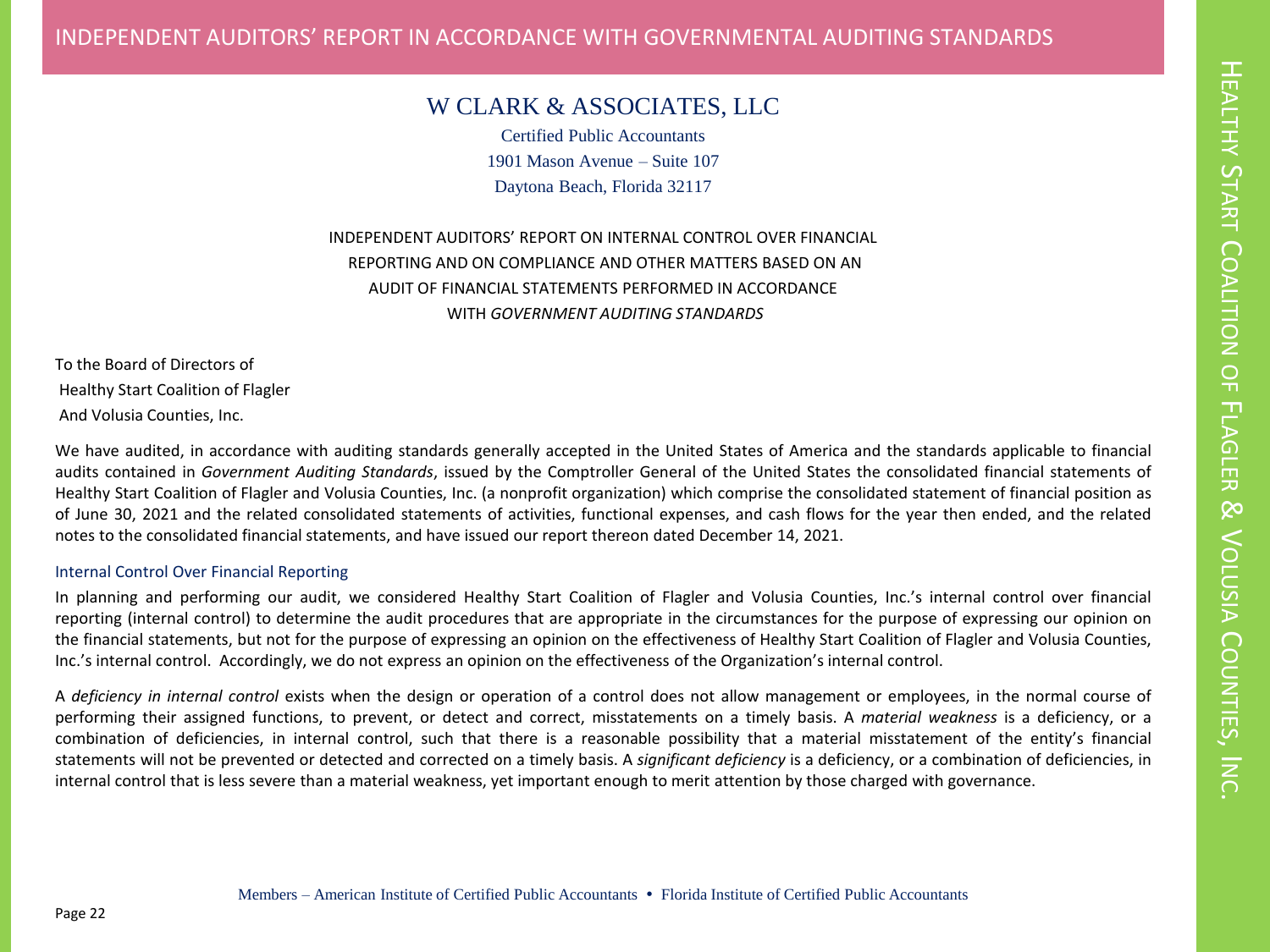Our consideration of internal control was for the limited purpose described in the first paragraph of this section and was not designed to identify all deficiencies in internal control that might be material weaknesses or significant deficiencies. Given these limitations, during our audit we did not identify any deficiencies in internal control that we considered to be material weaknesses. However, material weaknesses may exist that have not been identified.

#### Compliance and Other Matters

As part of obtaining reasonable assurance about whether Healthy Start Coalition of Flagler and Volusia Counties, Inc.'s financial statements are free of material misstatement, we performed tests of its compliance with certain provisions of laws, regulations, contracts, and grant agreements, noncompliance with which could have a direct and material effect on the determination of financial statement amounts. However, providing an opinion on compliance with those provisions was not an objective of our audit, and accordingly, we do not express such an opinion. The results of our tests disclosed no instances of noncompliance or other matters that are required to be reported under *Government Auditing Standards*.

#### Purpose of this Report

The purpose of this report is solely to describe the scope of our testing of internal control and compliance and the results of that testing, and not to provide an opinion on the effectiveness of Healthy Start Coalition of Flagler and Volusia Counties, Inc.'s internal control or on compliance. This report is an integral part of an audit performed in accordance with *Government Auditing Standards* in considering Healthy Start Coalition of Flagler and Volusia Counties, Inc.'s internal control and compliance. Accordingly, this communication is not suitable for any other purpose.

W Clark & associates

W Clark & Associates, LLC Daytona Beach, Florida December 14, 2021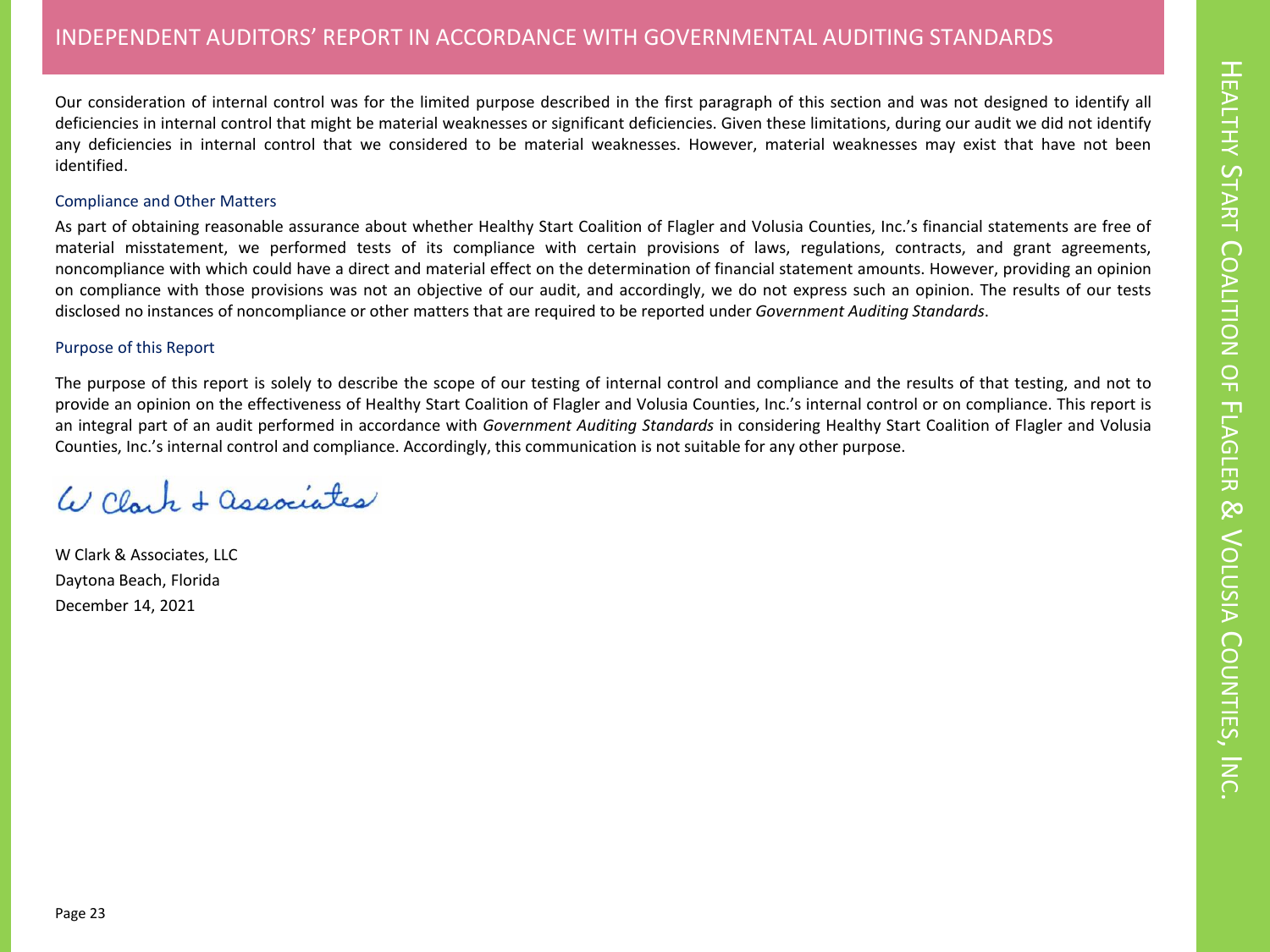# INDEPENDENT AUDITORS' REPORT IN ACCORDANCE WITH UNIFORM GUIDANCE

# W CLARK & ASSOCIATES, LLC

Certified Public Accountants 1901 Mason Avenue – Suite 107 Daytona Beach, Florida 32117

# INDEPENDENT AUDITORS' REPORT ON COMPLIANCE FOR EACH MAJOR PROGRAM AND ON INTERNAL CONTROL OVER COMPLIANCE REQUIRED BY THE UNIFORM GUIDANCE

To the Board of Directors of Healthy Start Coalition of Flagler And Volusia Counties, Inc.

### Report on Compliance for Each Major Federal Program

We have audited Healthy Start Coalition of Flagler and Volusia Counties, Inc.'s compliance with the types of compliance requirements described in the *OMB Compliance Supplement* that could have a direct and material effect on each of Healthy Start Coalition of Flagler and Volusia Counties, Inc.'s major federal programs for the year ended June 30, 2021. Healthy Start Coalition of Flagler and Volusia Counties, Inc.'s major federal program is identified in the summary of auditors' results section of the accompanying schedule of findings and questioned costs.

#### Management's Responsibility

Management is responsible for compliance with federal statutes, regulations, and the terms and conditions of its federal awards applicable to its federal programs.

#### Auditors' Responsibility

Our responsibility is to express an opinion on compliance for each of Healthy Start Coalition of Flagler and Volusia Counties, Inc.'s major federal programs based on our audit of the types of compliance requirements referred to above. We conducted our audit of compliance in accordance with auditing standards generally accepted in the United States of America; the standards applicable to financial audits contained in *Government Auditing Standards*, issued by the Comptroller General of the United States; and the audit requirements of Title 2 U.S. *Code of Federal* Regulations Part 200, *Uniform Administrative Requirements, Cost Principles, and Audit Requirements for Federal Awards* (Uniform Guidance). Those standards and the Uniform Guidance require that we plan and perform the audit to obtain reasonable assurance about whether noncompliance with the types of compliance requirements referred to above that could have a direct and material effect on a major federal program occurred. An audit includes examining, on a test basis, evidence about Healthy Start Coalition of Flagler and Volusia Counties, Inc.'s compliance with those requirements and performing such other procedures as we considered necessary in the circumstances.

We believe that our audit provides a reasonable basis for our opinion on compliance for each major federal program. However, our audit does not provide a legal determination of Healthy Start Coalition of Flagler and Volusia Counties, Inc.'s compliance.

#### Opinion on Each Major Federal Program

In our opinion, Healthy Start Coalition of Flagler and Volusia Counties, Inc. complied, in all material respects, with the types of compliance requirements referred to above that could have a direct and material effect on each of its major federal programs for the year ended June 30, 2021.